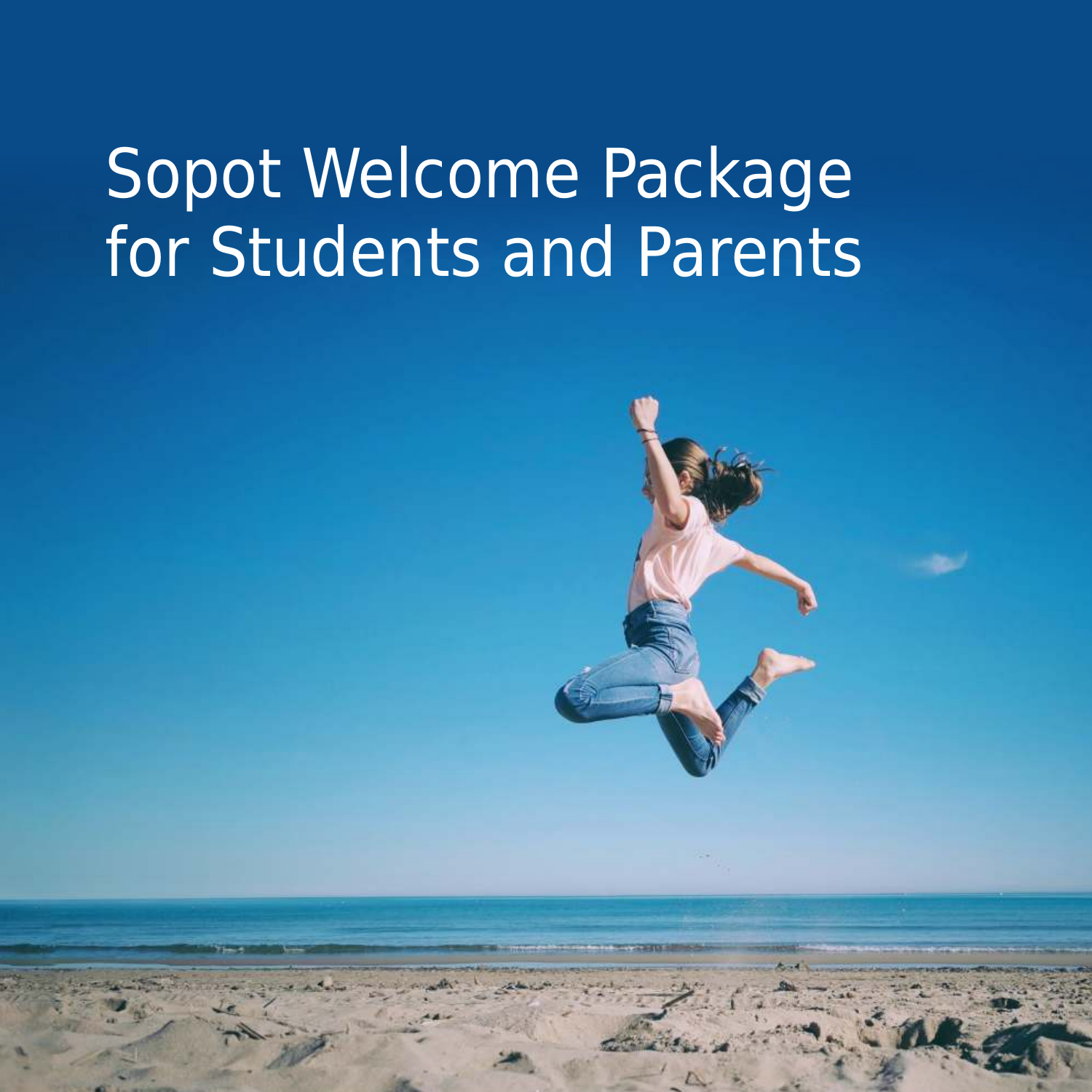

Free publication of Sopot City Hall

Edition 1. 2021

English translation by Izabela Jakubowska FABRYKA STYLU

Development and supervisory: Centre for Continuing Education in Sopot Centrum Kształcenia Ustawicznego w Sopocie ul. Tadeusza Kościuszki 22-24, 81-704 Sopot

Cover photos: unsplash.com, front - Vultar Bahr, back - Jess Bailey

Design: D53 Sp. z o.o. | d53.info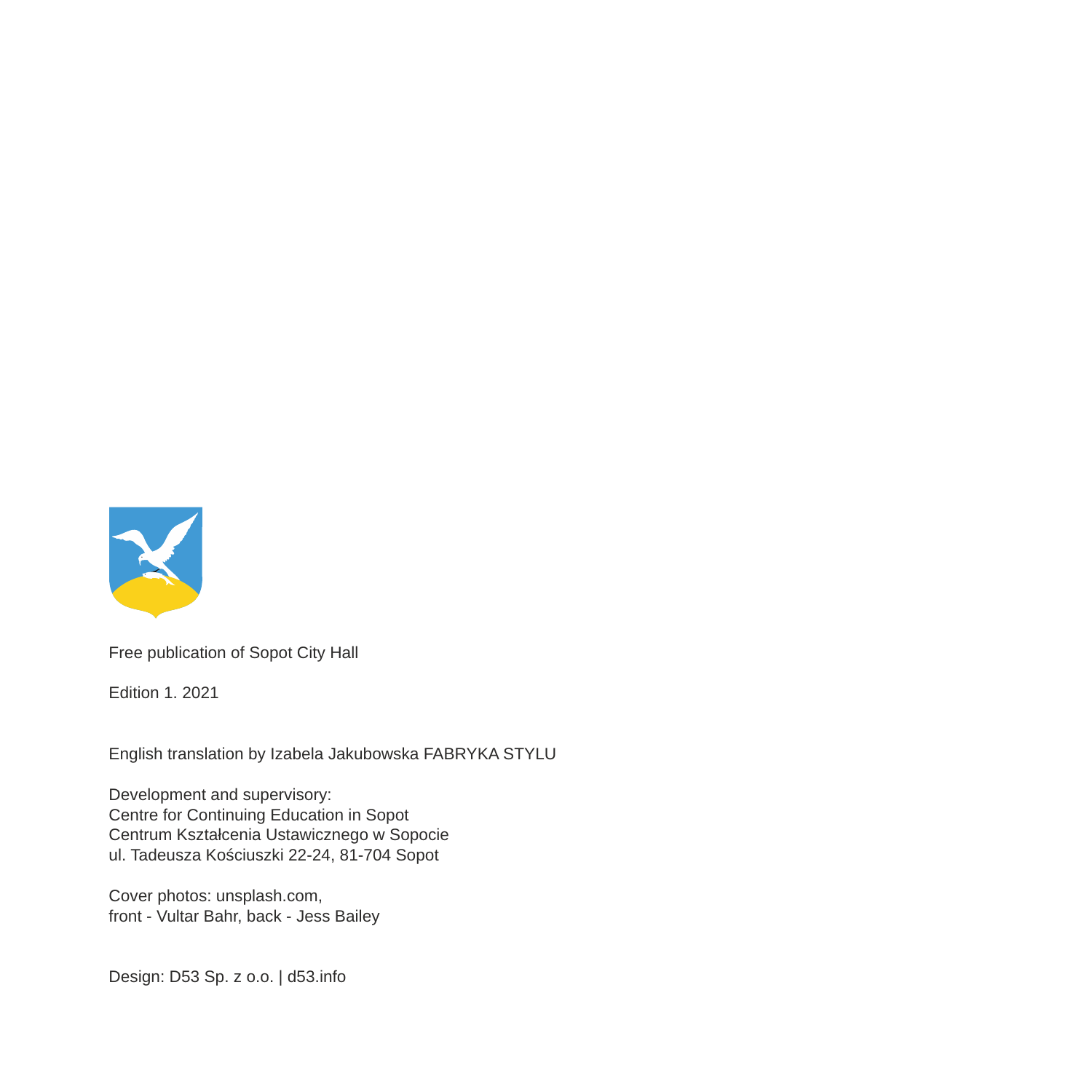# A warm welcome to Sopot!

### Dear Students,

We are pleased that you have settled in our beautiful city and you are planning your future here. Sopot is an open and dynamic city which offers plenty of great opportunities. Thanks to people who work and live here, their potential and creativity, Sopot has the status of the city of culture, science and sport. We observe urban transformations, in particular the process of migration, which gives our city multicultural character. It is good that you are here. We want your live here to be as good as possible.

This guidebook is a collection of the most important information about science, education, both nationwide and from the perspective of Sopot, as well as the guide to the most important areas of life in our city.

We want to help you adapt to a new school, teachers, new colleagues and friends. We are here to answer your questions and concerns.





Jacek Karnowski Magdalena Czarzyńska-Jachim Mayor of the City of Sopot **Deputy Mayor of the City of Sopot** Deputy Mayor of the City of Sopot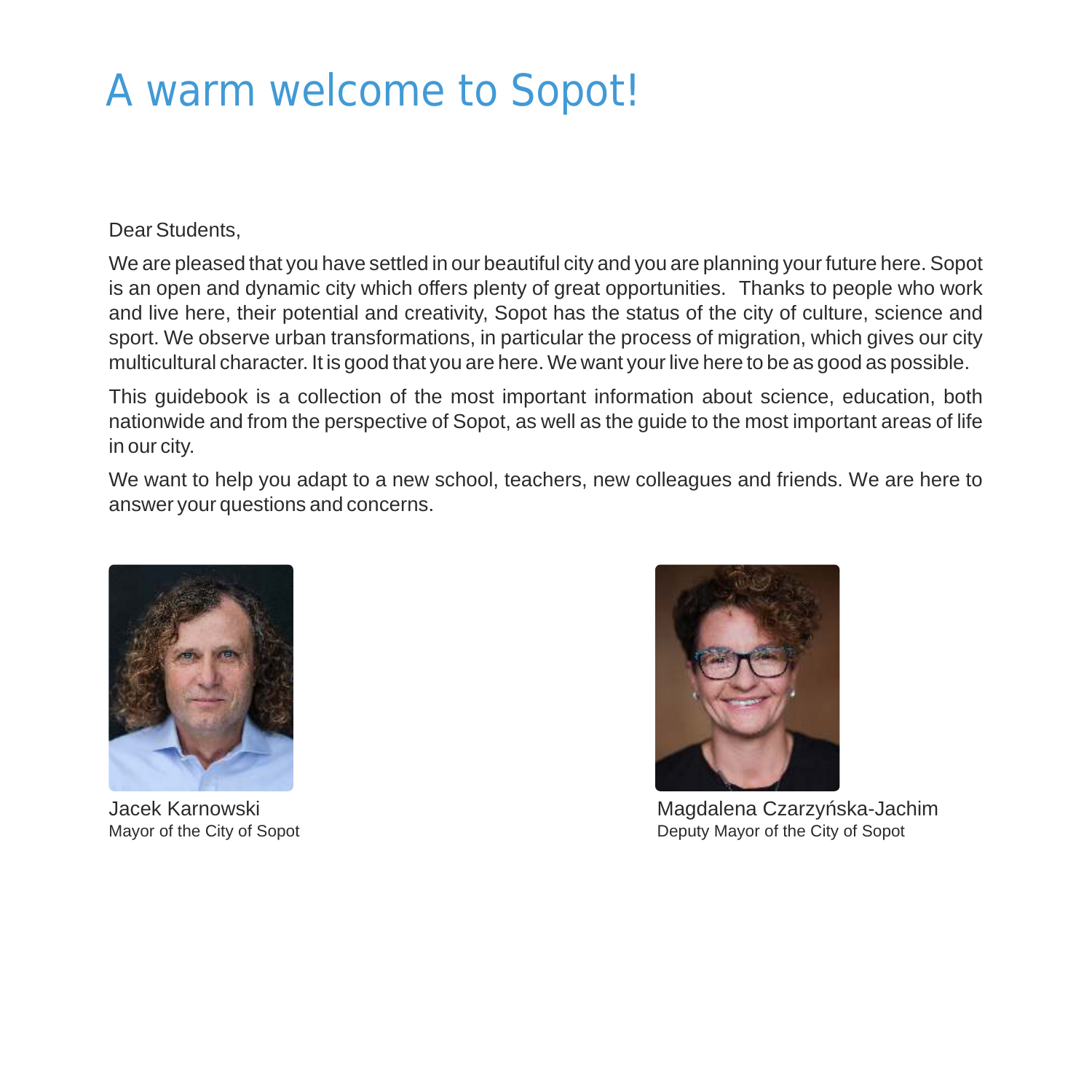# Sopot welcomes!

# Useful contacts

Mariya Amiroslanova i Olesia Kulakova Assistant Secretaries for Intercultural Integration in Sopot schools Centre for Continuing Education in Sopot ul. Tadeusza Kościuszki 22-24 81-704 Sopot tel.: 58 551 00 11 (int. 47) m.amiroslanova@ckusopot.pl

o.kulakova@ckusopot.pl

Working hours: Monday - Friday 08:00 - 16:00

Maciej Rusek Head of the Office for Local Government Relations and Repatriation of the City of Sopot tel.: 58 52 13 612 maciej.rusek@um.sopot.pl

Support in dealing with official matters in Russian

Helena Geisler Language Assistant in City Hall in Sopot, Sub-inspector of the Administration and Economic Department

Sopot City Hall ul. Tadeusza Kościuszki 25/27 81-704 Sopot

tel.: 58 521 37 23 helena.geisler@um.sopot.pl Sopot Integration and Support Centre for Foreigners ul. Młyńska 11, 81-715 Sopot

tel.: 504 943 910 (office) sciwc@ab.org.pl facebook.com/sciiwc/

Visiting hours: Monday, Wednesday, Thursday 16:30 - 20:30

Centre for Foreigners offers free of charge:

- − Polish language courses (various levels of proficiency)
- − providing legal and residency status information
- − career counselling in the form of individual and group consultations
- − assistance in solving problems
- − legal assistance
- − psychological support
- − integration activities (organization of integration events)
- − the services are provided in: Russian, English and Polish.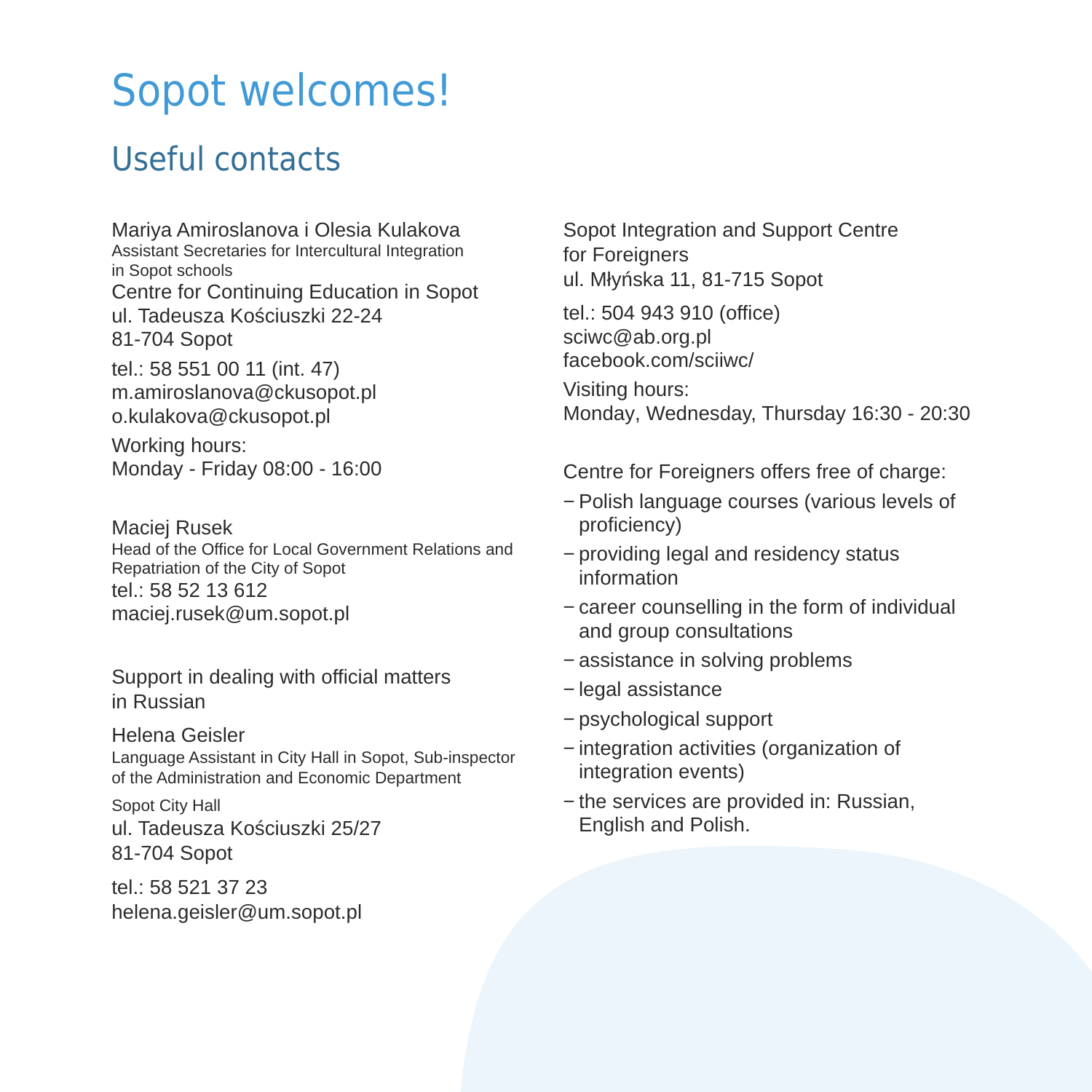# I. Education

# Diagram of the education system in Poland



In Poland education is compulsory until the age of 18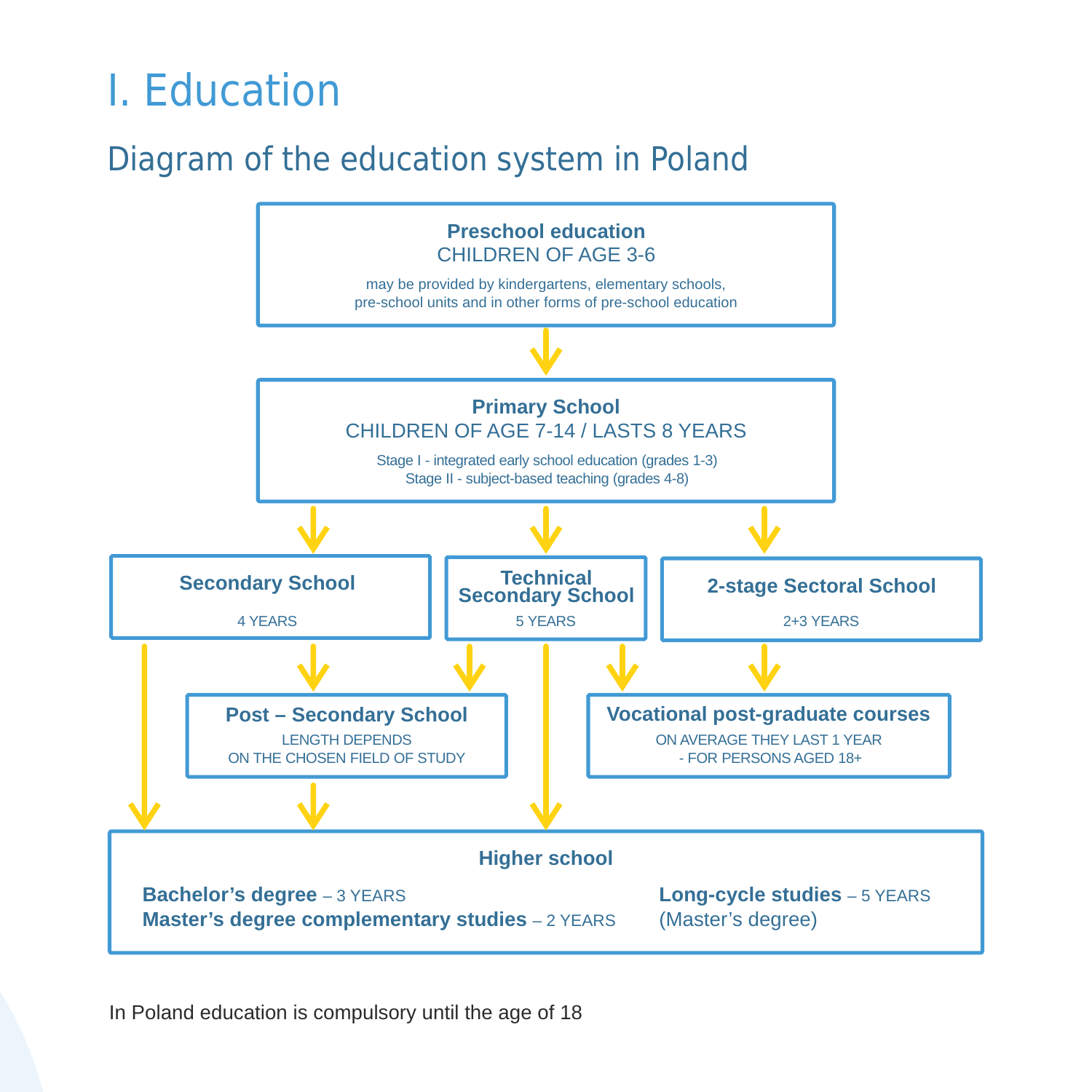# School Year Calendar



| September / Wrzesień                        | Start of school year                                                                               |  |  |
|---------------------------------------------|----------------------------------------------------------------------------------------------------|--|--|
| October / Październik                       | 14.10 Teachers' Day<br>(National Education Day)                                                    |  |  |
| November / Listopad                         | 01.11 All Saints' Day<br>11.11 National Independence Day                                           |  |  |
| December / Grudzień                         | 23-31.12 Christmas and winter break                                                                |  |  |
| <b>January / February</b><br>Styczeń / Luty | 2 weeks of winter holidays – according to the<br>calendar of the Ministry of Education and Science |  |  |
| <b>March / April</b><br>Marzec / Kwiecień   | Easter break                                                                                       |  |  |
| May / Maj                                   | 01.05 International Workers' Day<br>03.05 3rd May Constitution Day                                 |  |  |
| June / Czerwiec                             | End of school year                                                                                 |  |  |
| July / August<br>Lipiec / Sierpień          | Summer holidays                                                                                    |  |  |
| <b>Exam dates</b>                           |                                                                                                    |  |  |
| <b>Extra days</b><br>off at school          |                                                                                                    |  |  |
|                                             |                                                                                                    |  |  |

. . . . . . . . . . . . . . . . . . . . . . . . . . . . . .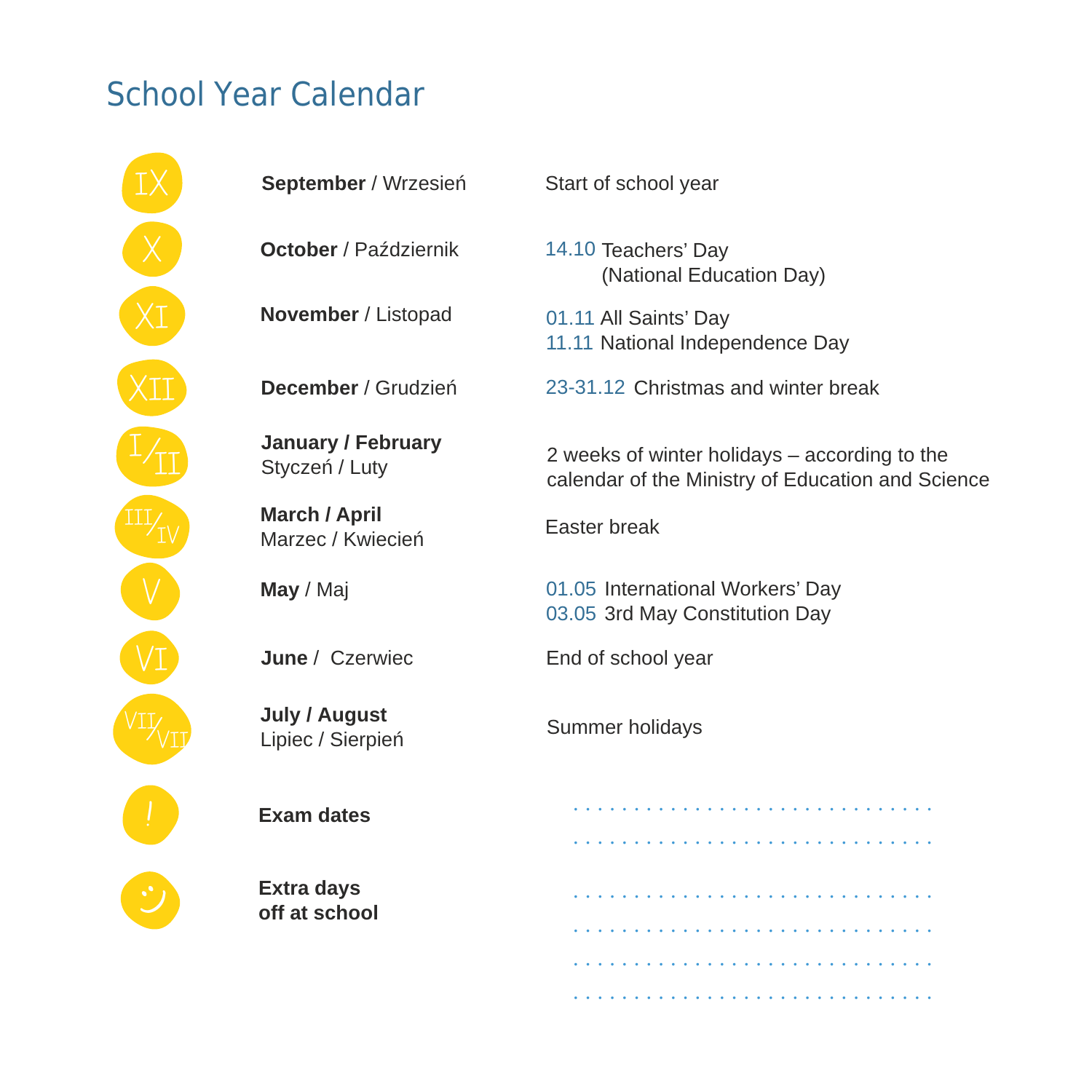# Important school contacts

School

| name             |          | address   | website |
|------------------|----------|-----------|---------|
| School Office    |          |           |         |
|                  | room no. | telephone | email   |
| Principal        |          |           |         |
| name             | room no. | telephone | email   |
| Form teacher     |          |           |         |
| name             | room no. | telephone | email   |
| School counselor |          |           |         |
| name             | room no. | telephone | email   |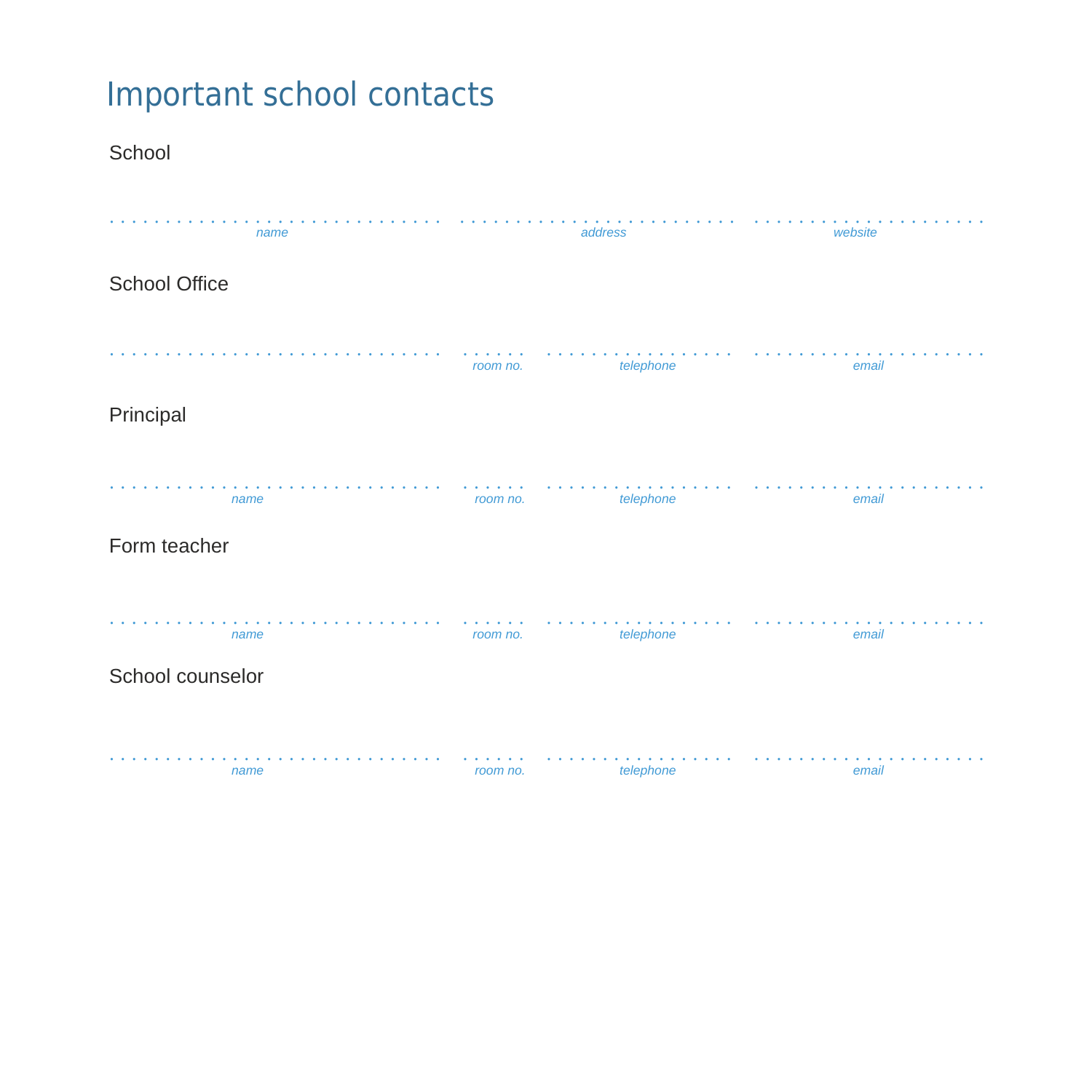# School grading system

#### **Years 1-3**

Descriptive assessment, i.e. you and your parents receive information about your progress in learning and behavior, both on a regular basis and at the end of each term.

### **6 point subject grading scale**

#### **Years 4-8**

- − You receive marks on a scale of 1 to 6.
- − Teachers will assess your progress on an regular basis.
- − Both at the end of each term and a school year you will be provided with final grades in each subject and your behavior.

|            | 5                                  |                 | 3            |                |                     |
|------------|------------------------------------|-----------------|--------------|----------------|---------------------|
| excellent  | very good                          | qood            | satisfactory | sufficient     | insufficient / fail |
| celujący   | bardzo dobry                       | dobry           | dostateczny  | dopuszczający  | niedostateczny      |
| $(++++++)$ | $(+$ + + + + + $)$                 | $(+$ + + + $+)$ | $(+++)$      | $(++)$         | $(-)$               |
|            | Your behaviour will be assessed as |                 |              |                |                     |
| excellent  | very good                          | good            | acceptable   | unacceptable   | inadmissible        |
| wzorowe    | bardzo dobre                       | dobre           | poprawne     | nieodpowiednie | naganne             |

# School ID-card

School ID card – a document entitling a student to statutory discounts on public rail and bus transport.

The document entitles its holder to buy a discounted ticket to the cinema, theatre, museum, swimming pool or to many other places. Every student can obtain a school ID card free of charge. It is intended to prove that the particular person is a student of particular school. The document must be renewed every year as it is valid for only one school year – until 30 September of the following year, which is confirmed annually by the school in the appropriate place on the card.

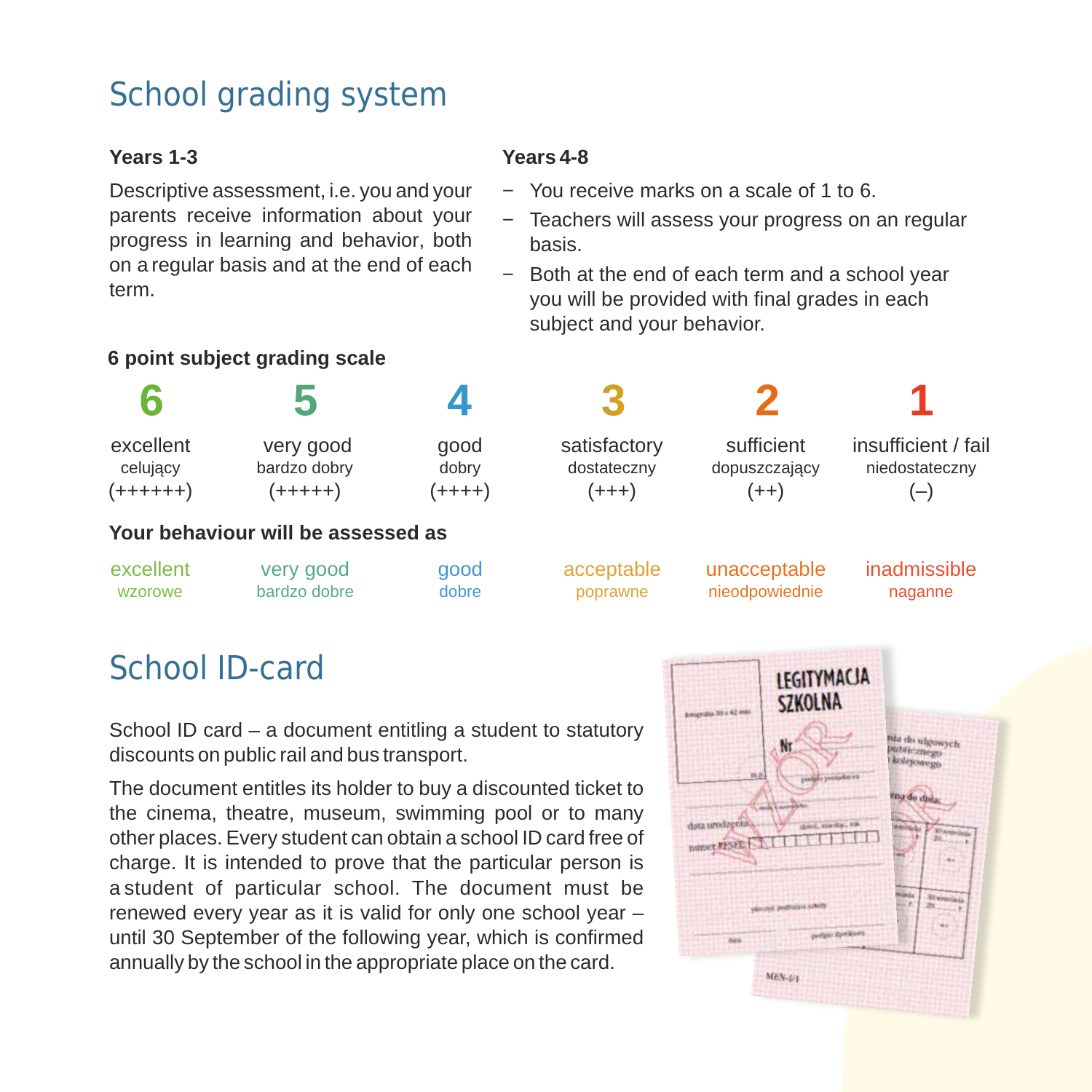# Lesson plan

| Lesson | <b>Monday</b> | <b>Tuesday</b> | Wednesday | <b>Thursday</b> | Friday |
|--------|---------------|----------------|-----------|-----------------|--------|
|        |               |                |           |                 |        |
|        |               |                |           |                 |        |
|        |               |                |           |                 |        |
|        |               |                |           |                 |        |
|        |               |                |           |                 |        |
|        |               |                |           |                 |        |
|        |               |                |           |                 |        |
|        |               |                |           |                 |        |
|        |               |                |           |                 |        |
|        |               |                |           |                 |        |
|        |               |                |           |                 |        |
|        |               |                |           |                 |        |
|        |               |                |           |                 |        |
|        |               |                |           |                 |        |
|        |               |                |           |                 |        |
|        |               |                |           |                 |        |
|        |               |                | a         |                 |        |
|        |               |                |           |                 |        |
|        |               |                |           |                 |        |
|        | OO            |                |           |                 |        |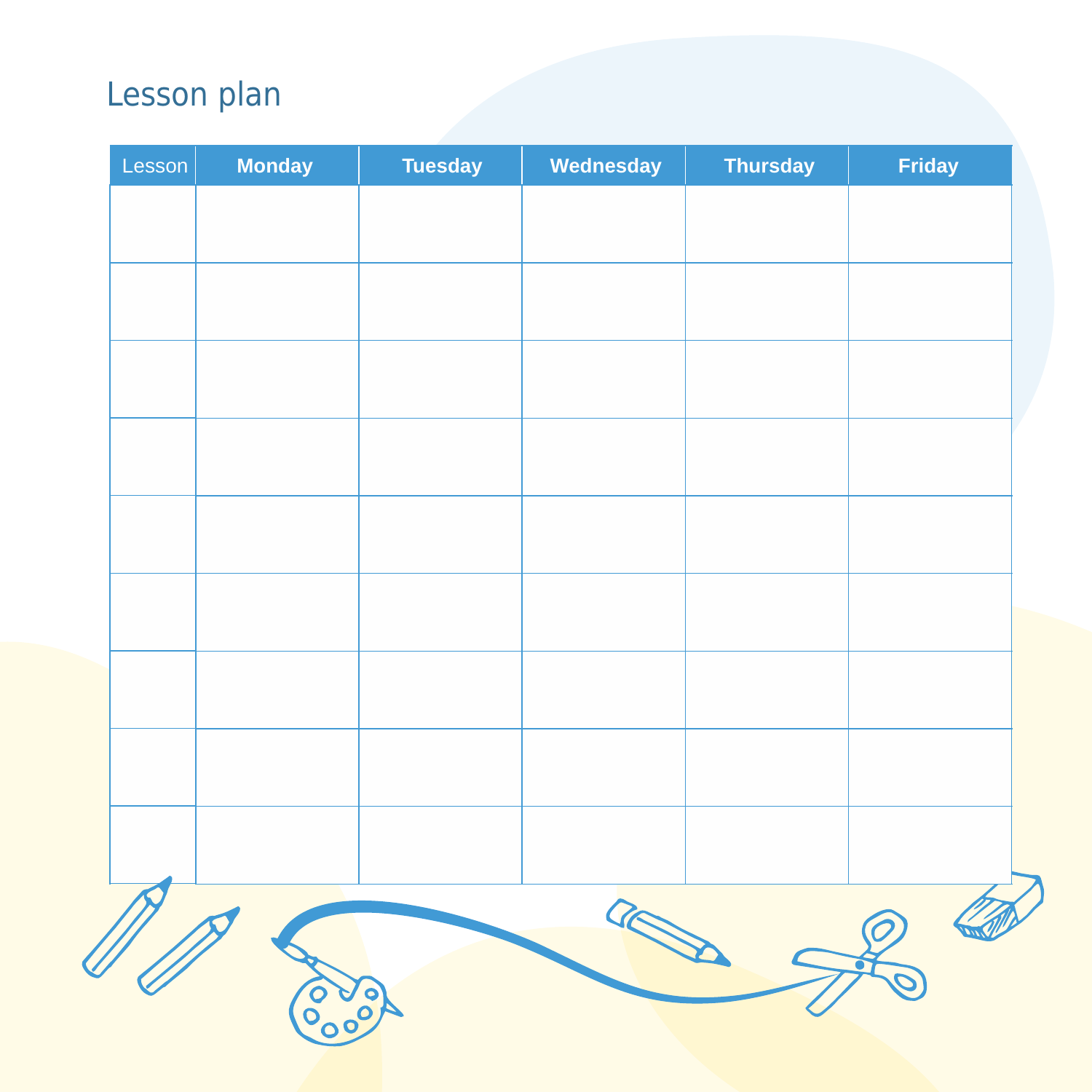# Librus Synergia electronic journal (e-journal)

The electronic journal is a system used to monitor student's learning, attendance and grades. There is information about set homework, substitution lessons, school events and it also enables parentteacher communication.

### **How to use Librus?**

- 1. Acomputer with internet access is required.
- 2. Synergy logbook password and login for a child and his/her parents is provided by each particular school.
- 3. An account needs to be created on portal.librus.pl/rodzina
- 4. Click the "Start" option. When logging in for the first time, it is necessary to create an account by entering your e-mail address, which will be the login to your Librus account, and to enter your own login password and then click "Create an account".
- 5. A message with an activation link will be sent to you on an e-mail address that you had provided before; after clicking the link your new Librus account will be created.
- 6. Then, you need to link your Librus account to the Synergy account that you received at school. This option will appear on the Librus webpage after setting up the account - just select the 'Link accounts' button. You will then need to enter the Synergia system username and password you were provided earlier at school. After that, log in and accept RODO requirements.

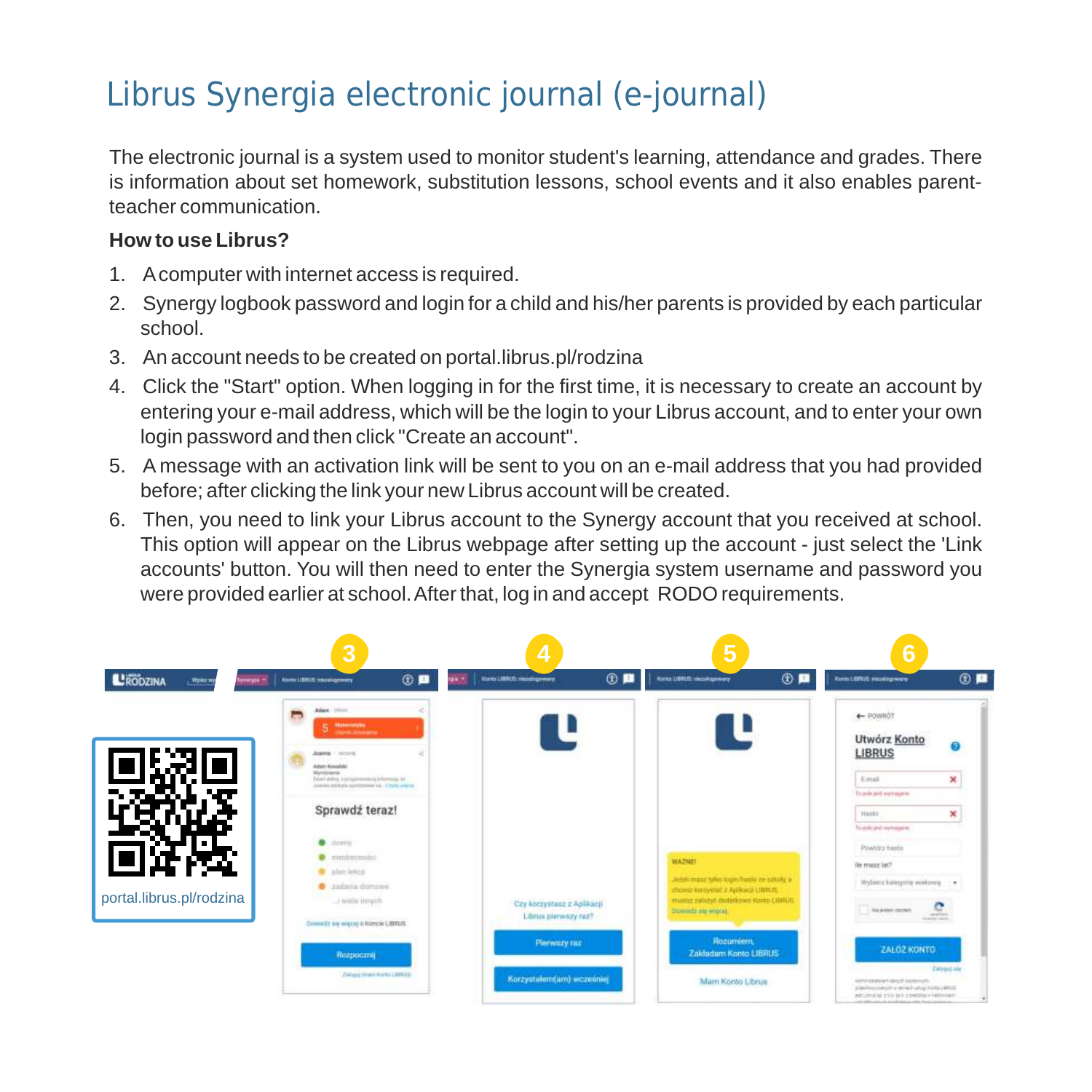# Items useful in kidergarten and at school

## Kindergarten

Remember to equip your child with kindergarten shoes, extra clothes, toothbrush and toothpaste, toothbrush holder cup.

Basic stationery is always available at the kindergarten. Depending on the class plan, the kindergarten teacher informs parents about additional items that the child must bring to certain classes.



## Years 1-3 of primary schools

Paints, brushes, plasticine, glue, erasers, scissors and correctors are indispensable accessories. It is worth remembering to bring not only notebooks but also a paper drawing pad and a paper technical pad, as these two items are most often used by pupils during art classes.

Other essentail stationary products are also pencils, a notebook, a ruler, a pencil sharpner, an eraser, a backpack, paints, paintbrushes, an angle meter, a school compass, a calculator and glue.

Textbooks in primary schools are provided for free by school.

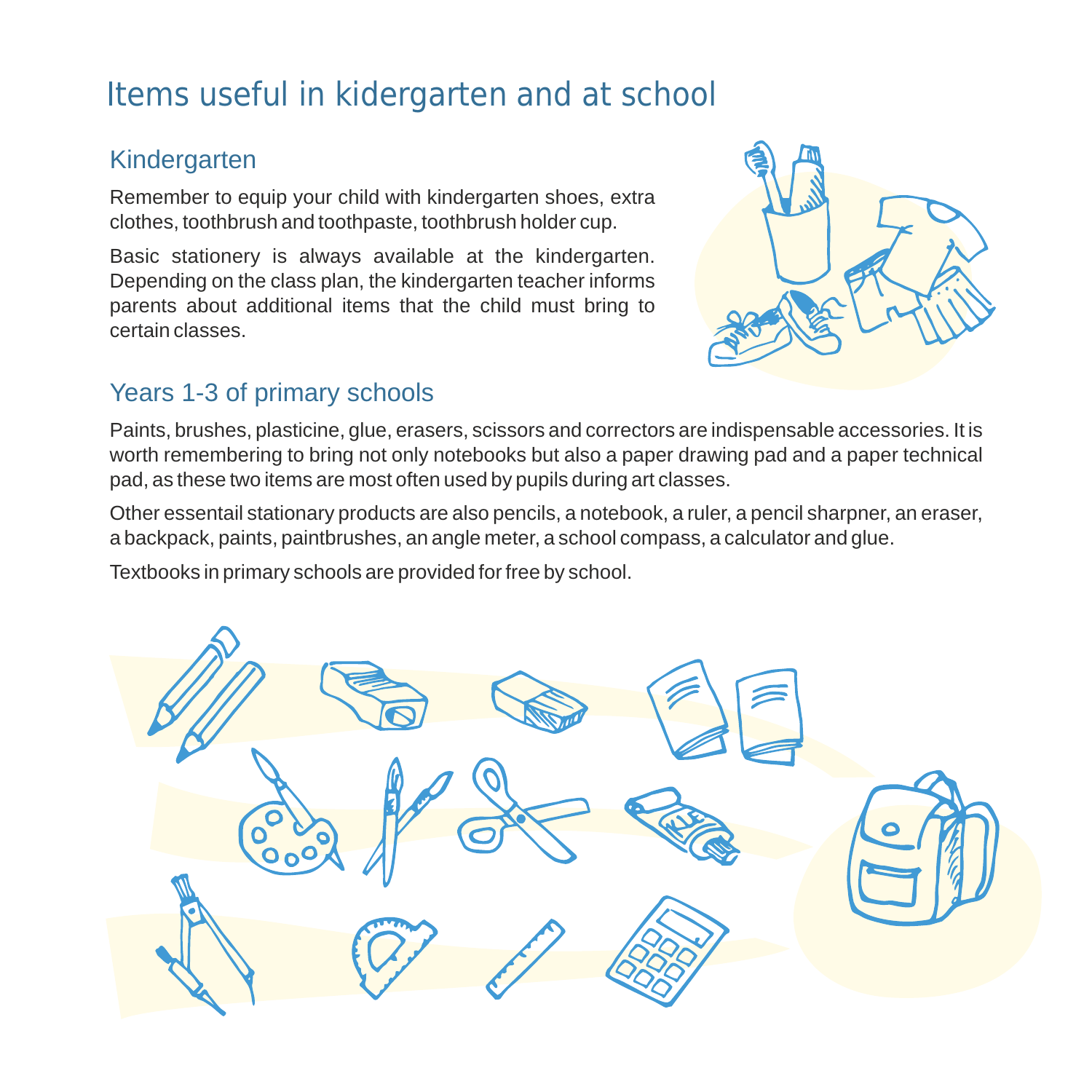# School form templates

#### **Justification for student absence**

Please excuse the absence from school of my child,......... *[name, surname, class]*..... on (exact date) ....... from ....... to ...... due to .............

...... *[date + legible signature of Parent / Guardian]*

#### **Usprawiedliwienie**

Proszę o usprawiedliwienie nieobecności w szkole mojego dziecka ............*[imię, nazwisko, klasa]* w dniu ............. w godzinach ............. Nieobecność spowodowana jest .............

...... *[data + czytelny podpis rodziców/opiekunów dziecka]*

#### **Early dismissal note**

I am respectfully writing to inform you that my child ............*[iname, surname, class]*............ will be absent from (classes): ....... on .......from .......to ....... due to ....... ...... *[date + legible signature of Parent / Guardian]*

#### **Zwolnienie z lekcji**

Zwracam się z prośbą o zwolnienie mojego dziecka ............*[imię, nazwisko, klasa]*............ z lekcji .......w dniu .......w godzinach .......z powodu .......

...... *[data + czytelny podpis rodziców/opiekunów dziecka]*

#### **Parent - Teacher Conference notice**

The Conference will be held on (exact date)....... from ....... to....... in classroom no. ....... We look forward to meeting with you. **Zawiadomienie o zebraniu rodziców** 

Dnia ....... r. o godz........w ....... odbędzie się zebranie z rodzicami.

Serdecznie zapraszamy

Other school forms will be provided by the school council or teachers.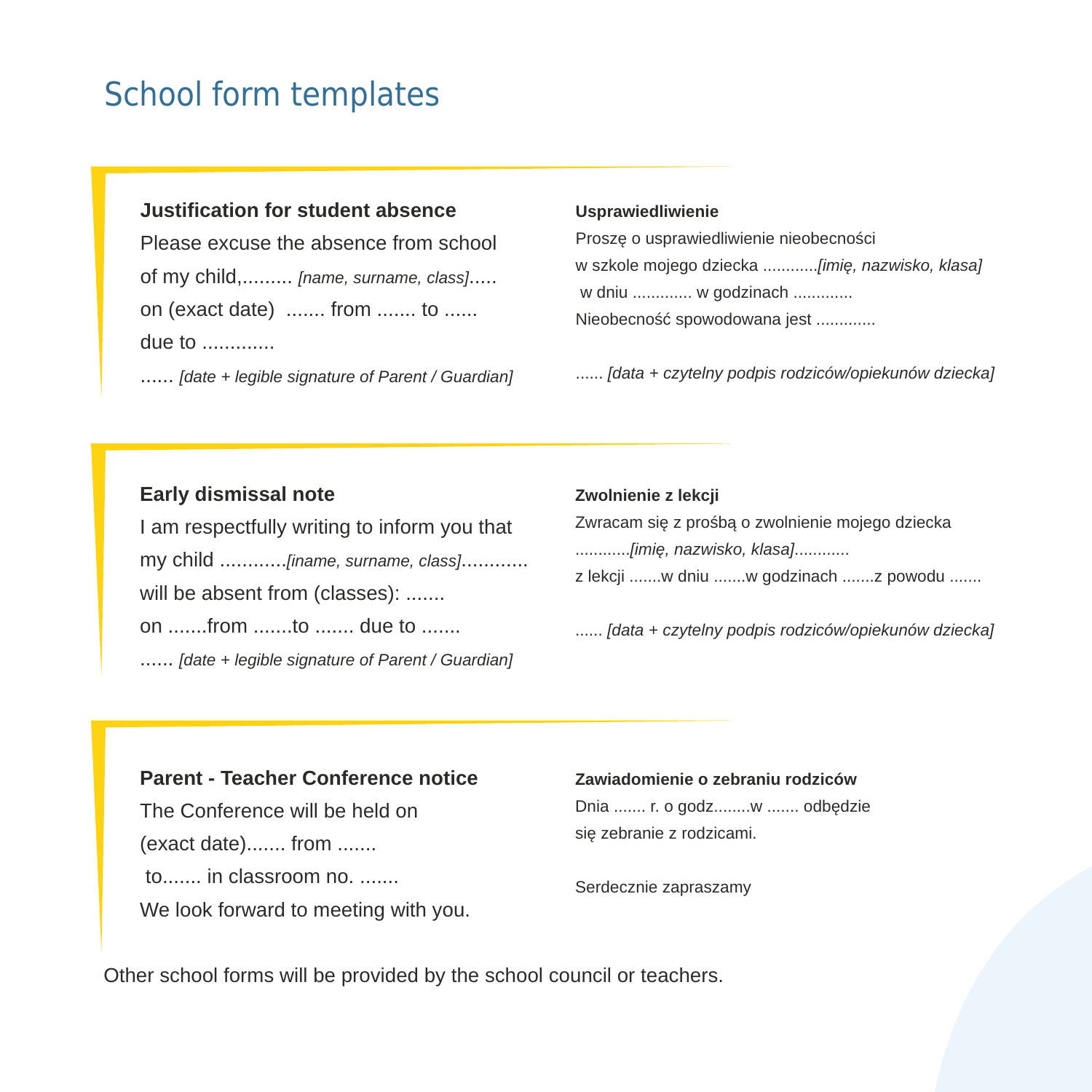# Recruitment procedures for schools in Sopot

# **Kindergartens**

Documents required in the process of enrolling a child in public kindergarten

- 1. A completed application for admission to kindergarten ('Wniosek o przyjęcie dziecka do przedszkola'), form available on the kindergarten's webpage
- 2. Declaration about the child's stay in the kindergarten.
- 3. All documents shall be completed and signed by the parent/legal guardian
- 4. All documents should be submitted to the chosen kindergarten in person or electronically.
- 5. Child stay fees apply to costs for educational and childcare services and costs of meals.

# Primary schools

In the process of enrolling a child in a primary school, parents must complete an application form which can be found on the schools' websites. The application can be submitted to the chosen school either in person or electronically (via e-mail).

## Secondary schools

Secondary school recruitment is managed through the website: www.nabor-pomorze.edu.com.pl/kandydat

Information on Secondary Schools in Sopot can be found on webpage: www.szkolyponadpodstawowe.sopot.pl



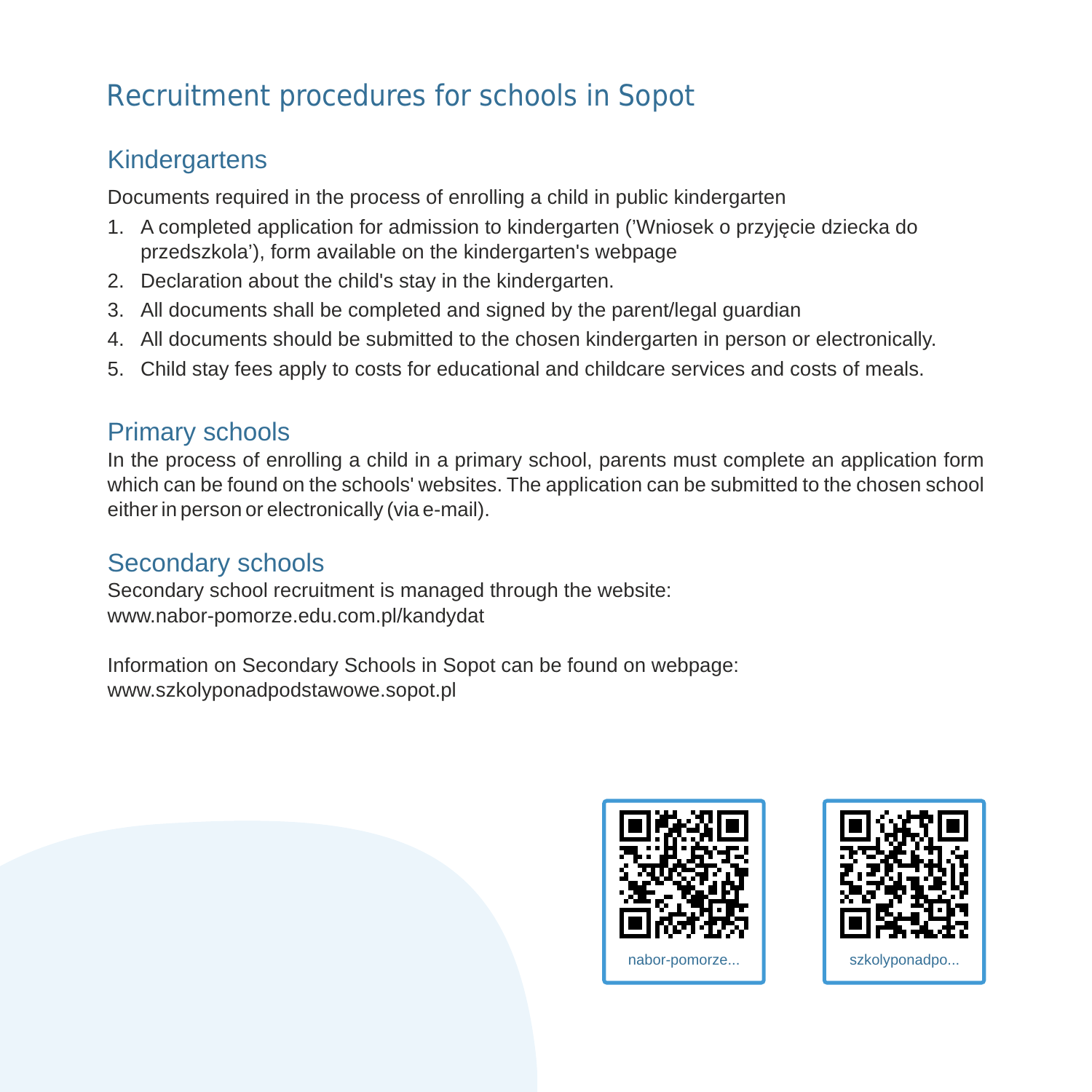# List of public kindergartens and schools in Sopot

## **Kindergartens**

**Kindergarten No. 1** ul. Armii Krajowej 58, 81-843 Sopot

Division ul. Kasprowicza 1, 81-852 Sopot

tel.: 58 551 14 43 przedszkole1sopot@wp.pl www.p1sopot.szkolnastrona.pl

**Kindergarten No. 2** ul. 23 Marca 88/90, 81-820 Sopot

tel.: 58 551 67 31 przedszkole2@sopot.pl www.przedszkole2sopot.szkolnastrona.pl

**Kindergarten No. 4** ul. Obodrzyców 20, 81-812 Sopot

tel.: 58 551 40 28 przedszkole4@sopot.pl www.przedszkole4sopot.edupage.org

**Kindergarten No. 5**  ul. Jana Jerzego Haffnera 72, 81-715 Sopot

tel.: 58 551 16 12 przedszkole5@sopot.pl www.przedszkolenr5sopot.pl

**Kindergarten No. 8**  ul. Jana z Kolna 3, 81-746 Sopot

tel.: 58 551 14 70 przedszkole8@sopot.pl www.przedszkole8.com **Kindergarten No. 10**

ul. Tadeusza Kościuszki 31, 81-704 Sopot

tel.: 58 551 17 44 przedszkole10@sopot.pl www.przedszkole10sopot.edupage.org

Children with a decision about the need for special education are accepted in the following kindergartens

## **Kindergarten No. 12 with Integration**

**Classes** (Przedszkole z Oddziałami Integracyjnymi nr 12) ul. Oskara Kolberga 8, 81-881 Sopot

tel.: 58 551 90 97 przedszkole12@sopot.pl www.przedszkole12.sopot.pl

#### **Kindergarten No. 14 for children with special needs**

(Przedszkole specjalne nr 14) ul. Kazimierza Wielkiego 14 81-704 Sopot

tel.: 58 551 18 15 zss5sekretariat@sopot.pl www.zss5sopot.pl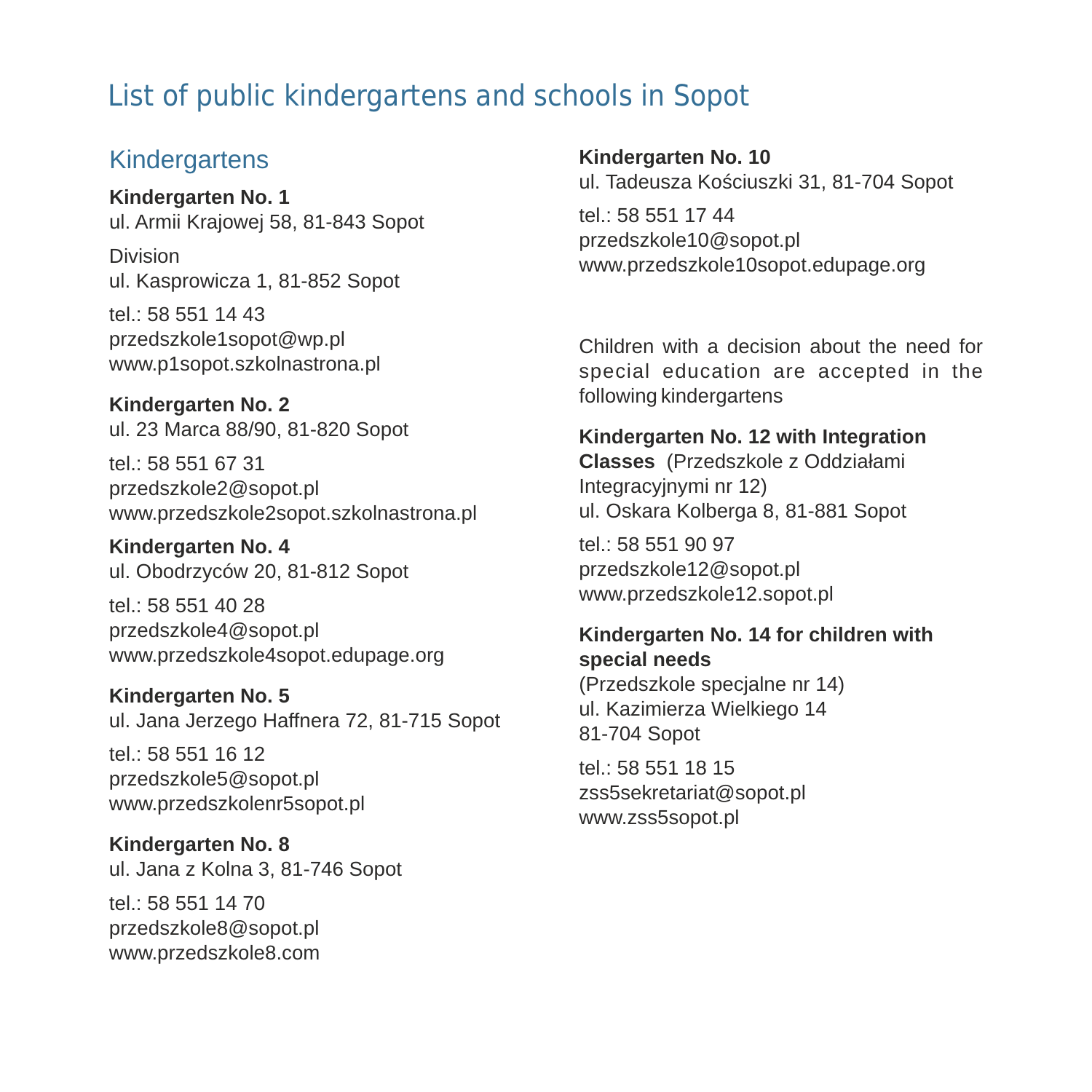# Public primary schools in Sopot and their district boundaries

**Primary School No. 1 with Integration Classes – Szkoła Podstawowa z Oddziałami Integracyjnymi Nr 1 im. Armii Krajowej w Sopocie** ul. Armii Krajowej 50/54, 81-843 Sopot

tel.: 58 551 38 24 sekretariat@sp1sopot.eu www.sp1sopot.eu

Street names: Antoniego Abrahama, Aleja Niepodległości: even numbers from 606 to 858, Armii Krajowej, Boczna, Władysława Broniewskiego, Józefa Konrada, Jana Długosza, Gen. Władysława Andersa, Artura Grottgera, Zbigniewa Herberta, Jana Kasprowicza, Jana Kochanowskiego, Marii Konopnickiej, Mikołaja Kopernika, Ignacego Krasickiego, Krótka, Leśna, Leśna Polana, 1 Maja, 23 Marca: no. 1 to 9 and from 2 to 14, Adama Mickiewicza, Stanisława Moniuszki, Elizy Orzeszkowej, Ignacego Paderewskiego, Bolesława Prusa, Mikołaja Reja, Władysława Reymonta, Gen. Władysława Sikorskiego, Świemirowska, Juliusza Słowackiego, Smolna, Andrzeja Struga, Juliana Tuwima, Gen. Józefa Wybickiego, Stanisława Wyspiańskiego, Dr Ludwika Zamenhofa, Stefana Żeromskiego

### **Primary School No.7 with Sport Sections – Szkoła Podstawowa z Oddziałami Sportowymi Nr 7 im. Tadeusza Kościuszki w Sopocie**

ul. Jana Jerzego Haffnera 55, 81-715 Sopot

tel.: 58 551 01 11 sekretariat@sp7.sopot.pl www.SP7.sopot.pl

Street names: Aleja Niepodległości: odd numbers from 771 till the end of the street, Bałtycka, Gen. Józefa Bema, Bohaterów Monte Cassino, Wosia Budzysza, Floriana Ceynowy, Fryderyka Chopina odd numbers, Józefa Czyżewskiego, Alfonsa Chmielewskiego, Dworcowa, Gen. Stanisława Fiszera, Jakuba Goyki, Grunwaldzka: no. 1 to 27, Jana Jerzego Haffnera, Helska, Królowej Jadwigi, Władysława Jagiełły, Tadeusza Kościuszki: no. 1 to 12, Dr Franciszka Kubacza, Morska, Dr Aleksandra Majkowskiego, Młyńska, Mariana Mokwy, Ogrodowa, Podjazd, Piastów, Tomasza Pokorniewskiego, Powstańców Warszawy, Gen. Kazimierza Pułaskiego, Sępia, Jana Sobieskiego no. 1 to 23, Tenisowa, Obrońców Westerplatte, Jana Winieckiego, Zamkowa Góra

### **Primary School No. 8 with Integration Classes – Szkoła Podstawowa z Oddziałami Integracyjnymi Nr 8 im. Jana Matejki w Sopocie**

ul. Józefa Golca 3, 81-743 Sopot

tel.: 58 551 35 37 zielonaosemka@wp.pl www.sp8sopot.edupage.org

Street names: Aleja Niepodległości: odd numbers from 625 to 769, Architektów, Bitwy pod Płowcami, Fryderyka Chopina even numbers, Bolesława Chrobrego, Gen. Jarosława Dąbrowskiego, Dębowa, Michała Drzymały, Bartosza Głowackiego, Grunwaldzka: from no. 31 up, Hestii, Jana z Kolna, Berka Joselewicza, Karlikowska, Kazimierza Wielkiego, Jana Kilińskiego, Kolejowa, Księdza Augustyna Koreckiego, Książąt Pomorskich, Tadeusza Kościuszki: from no. 13 up, Króla Jana Kazimierza, Krzysztofa Klenczona, Gen. Mariana Langiewicza, Lipowa, Władysława Łokietka, 3 Maja, Marynarzy, Mieszka I, Gen. Ludwika Mierosławskiego, Na Wydmach, Stefana Okrzei, Parkowa, Plac Rybaków, Emilii Plater, Platynowa, Pogodna, Polna, Księcia Józefa Poniatowskiego, Poznańska, Racławicka, Rzemieślnicza, Skarpowa, Marii Skłodowskiej-Curie, Jana Sobieskiego: from no. 26

*<sup>\*</sup> district boundaries do not apply to classes formed as sports section*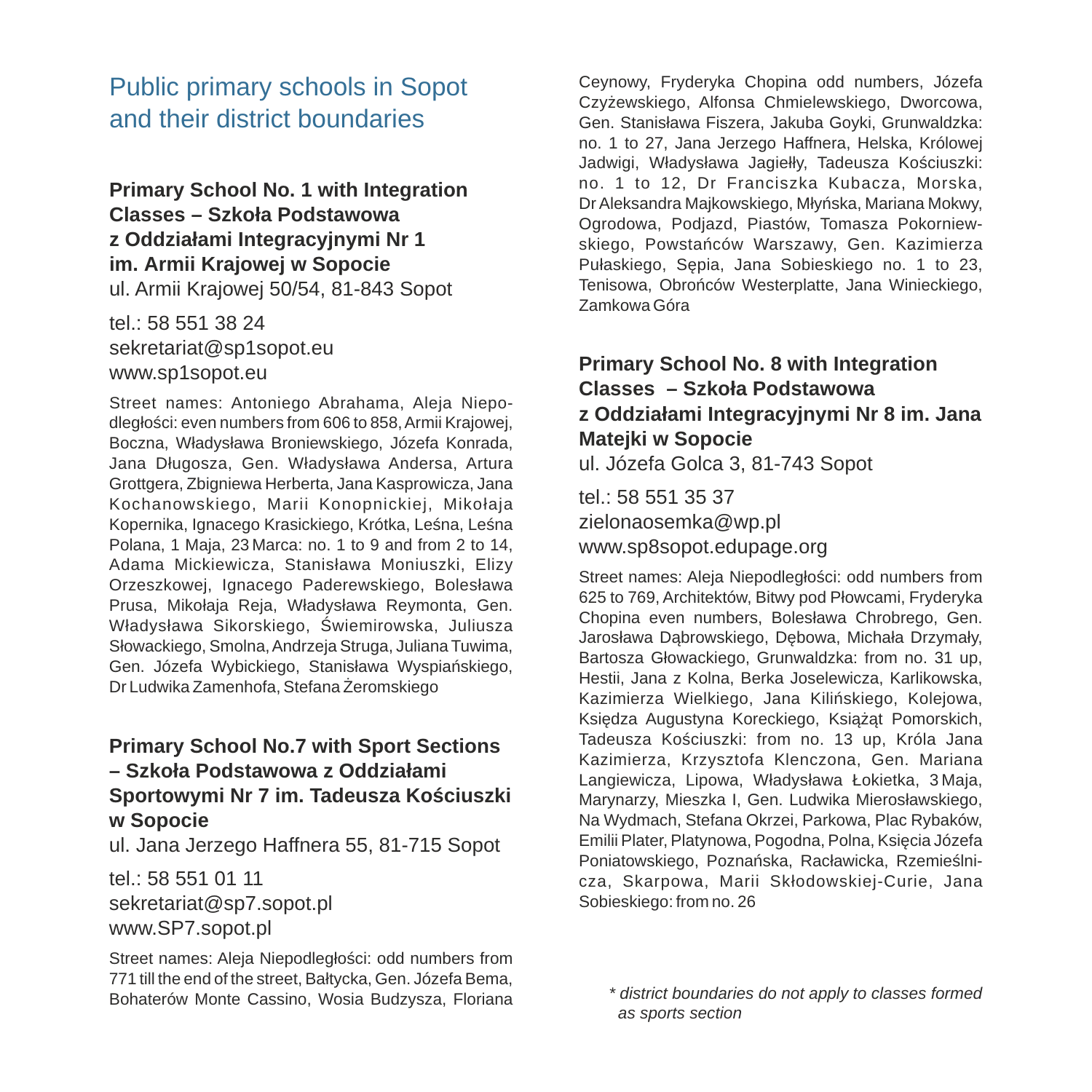**Primary School No. 9 with Integration Classes – Szkoła Podstawowa z Oddziałami Integracyjnymi Nr 9 im. Gen. Władysława Sikorskiego w Sopocie** ul. Oskara Kolberga 15, 81-881 Sopot

tel.: 58 551 90 96 sp9@sp9.edu.pl www.sp9.edu.pl

Street names: Aleja Niepodległości: even numbers from 860 till the end of the street, Daniela Chodowieckiego, Władysława Cieszyńskiego, Junaków, Kaszubska, Oskara Kolberga, Józefa Kraszewskiego, Kujawska, Księżycowa, Łowicka, Łużycka, Małopolska, Mazowiecka, Jacka Malczewskiego, 23 Marca: no. 11, 13 and from 15 up, Obodrzyców, Okrężna, Piaskowa, Podgórna, Henryka Sienkiewicza, Słoneczna, Tatrzańska, Wejherowska, Zacisze.

#### **Complex of Special Schools No. 5 – Zespół Szkół Specjalnych Nr 5**

ul. Kazimierza Wielkiego 14, 81-704 Sopot (Children with a decision about the need for special education are accepted)

tel.: 58 551 18 15 zss5sekretariat@sopot.pl www.zss5sopot.pl

## Public secondary schools in Sopot

**Secondary School No. 1 with Athletic Championship Sections – I Liceum Ogólnokształcące z Oddziałami Mistrzostwa Sportowego im. M. Skłodowskiej - Curie** ul. Książąt Pomorskich 16/18, 81-749 Sopot

tel.: 58 551 14 93 szkola@1losopot.pl www.1losopot.pl

### **Secondary School No. 2 – II Liceum Ogólnokształcące im. Bolesława Chrobrego**  ul. Aleja Niepodległości 751, 81-838 Sopot

tel.: 58 551 11 84 lo2@sopot.pl www.lo2.sopot.pl

**Secondary School No. 3 – III Liceum Ogólnokształcące im. Agnieszki Osieckiej** ul. Oskara Kolberga 15, 81-881 Sopot

tel.: 58 550 69 81 sekretariat@3lo.sopot.pl www.3lo.sopot.pl

## **Complex of Technical Schools**

**– Zespół Szkół Technicznych** ul. Wejherowska 1 81-814 Sopot

tel.: 58 551 11 92 sekretariat@zstsopot.pl www.zshsopot.edupage.org

### **Centre for Continuing Education – Centrum Kształcenia Ustawicznego im. Bohaterów Wybrzeża**

ul. Tadeusza Kościuszki 22-24, 81-704 Sopot

tel.: 58 551 00 11 cku@ckusopot.pl www.ckusopot.pl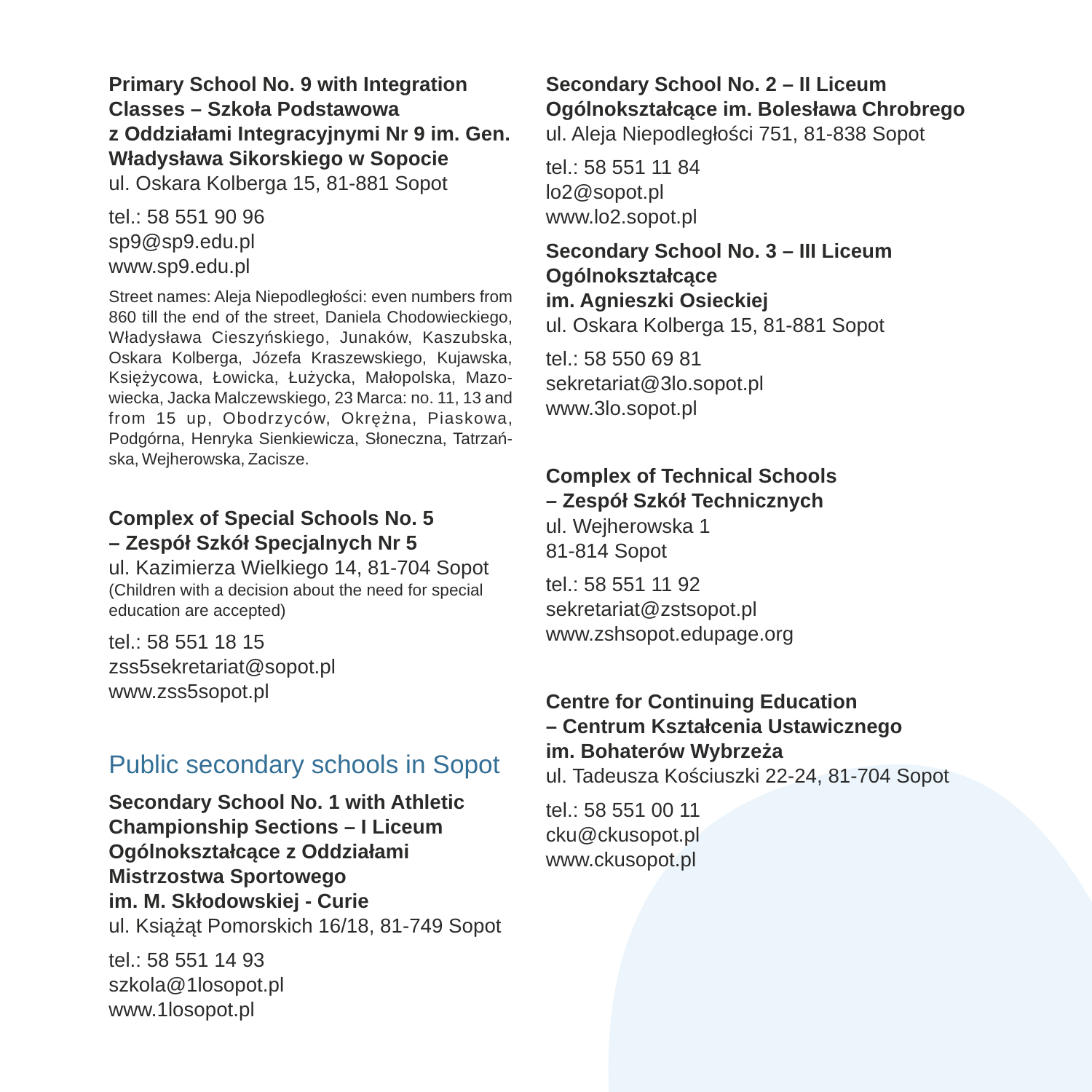# The Youth Council of the City of Sopot

The Youth Council of the City of Sopot has been officially operating since November 2020. It supports the youth of Sopot. Currently, it consists of the following committees: promotion, mental health, education, sport and recreation.

The Youth City Council organizes workshops and debates, informs young residents of Sopot about interesting initiatives, volunteering and other events. It cooperates with schools. The councillors are pupils in 7th and 8th years of primary schools and students of secondary schools in Sopot.

**Contact** The President of the Youth Council of the City of Sopot Sopot City Hall, ul. Tadeusza Kościuszki 25/27, 81-704 Sopot office rooms 60-63, 1st floor

tel.: 58 52 13 672 / 58 52 13 673 mrms@sopot.pl

# Psychological and Pedagogical Counselling Centre in Sopot

The aim of Psychological-Pedagogical Counselling Centre is to provide psychological and pedagogical assistance, speech therapy and support in choosing the direction of education and profession for children and young people. In addition, the centre also provides support for parents and teachers in the area of psychological-educational upbringing and education of children and young people.

**Contact** ul. Władysława IV 23, 81-742 Sopot tel.: 58 551 51 33

ppp@poradniasopot.pl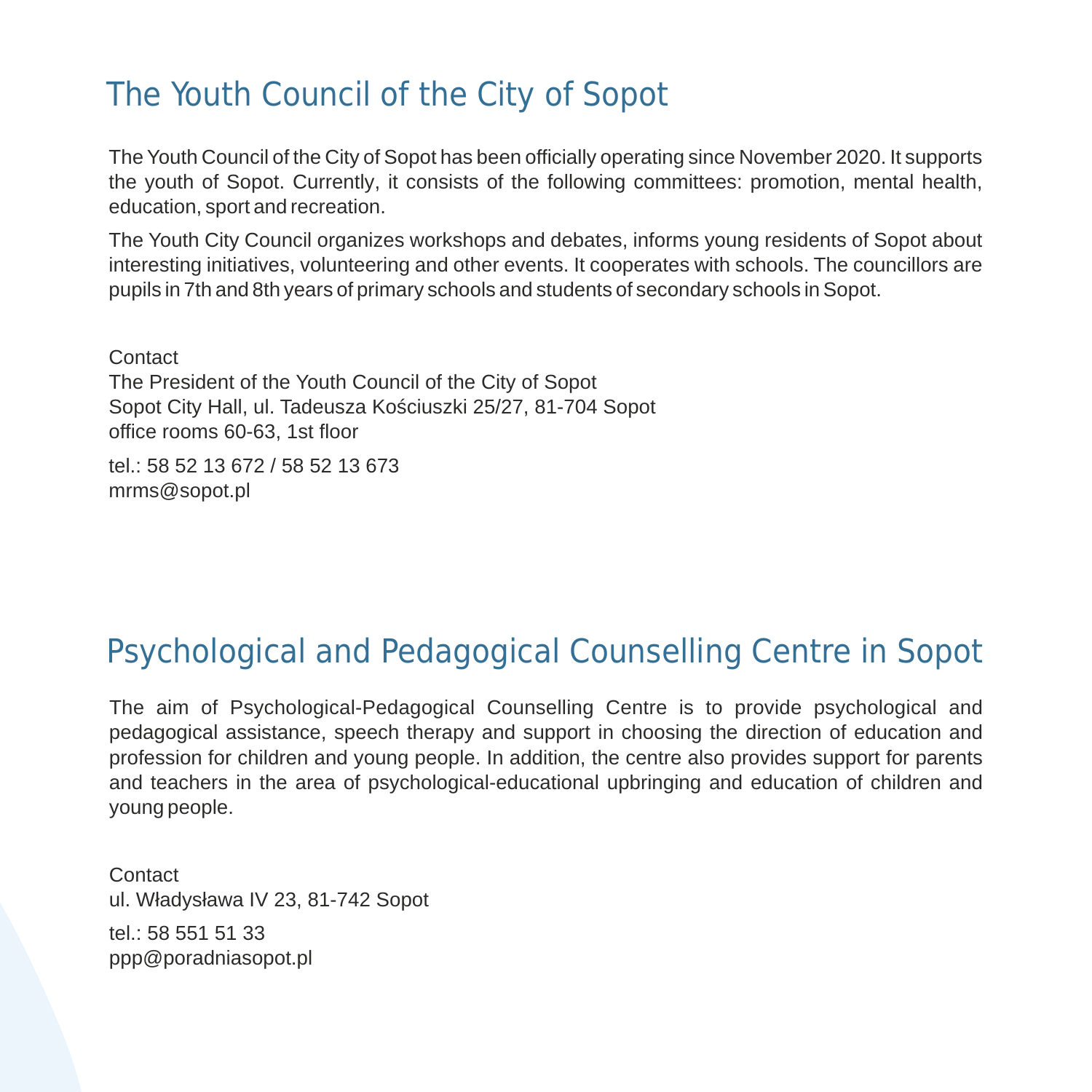# II. Healthcare

In case of sickness, you can receive free medical care from public National Health Fund called *Narodowy Fundusz Zdrowia*

You choose your GP doctor by submitting a written declaration to the clinic of your choice. This can be done through an Online Patient Portal. Details on: pacjent.gov.pl

It is worth to provide your child's doctor with the Personal Child Health Record translated into Polish, especially with the vaccine records, which the child received previously! Arrange an appointment with the GP to hand him/her in your child's personal health record!



# Social welfare

*MOPS* – City Social Welfare Centre – provides various forms of support that depend on a person's status and his/her type of residence permit in Poland. Some types of assistance depend on the peron's income and some other criteria.

Examples of forms of support:

- shelter, meal and necessary clothing
- ˗ purpose-specific allowance to fulfil essential living needs
- cash benefits for maintenance or covering expenses related to learning Polish language
- health insurance payment help
- social work, specialist advice (e.g. psychologist, lawyer)
- ˗ assistance provided on the basis of the Individual Integration Programme; financial resources from the government

administration and the Pomeranian Voivodeship Office

- ˗ family and guardianship benefits (for families with children and carers in disability)
- ˗ social benefits such as: "Family 500+" offered for each child up to the age of 18 as a state support and "Good Start 300+" as a one-off support for all students starting the school year - regardless of parents' income

To find out what support you are entitled to, contact a social worker.

### **Social Work Department**

ul. Kolejowa 14, 80-001 Sopot

tel.: 58 551 17 10, Mon - Fri 7:30-15:30 www.mopssopot.pl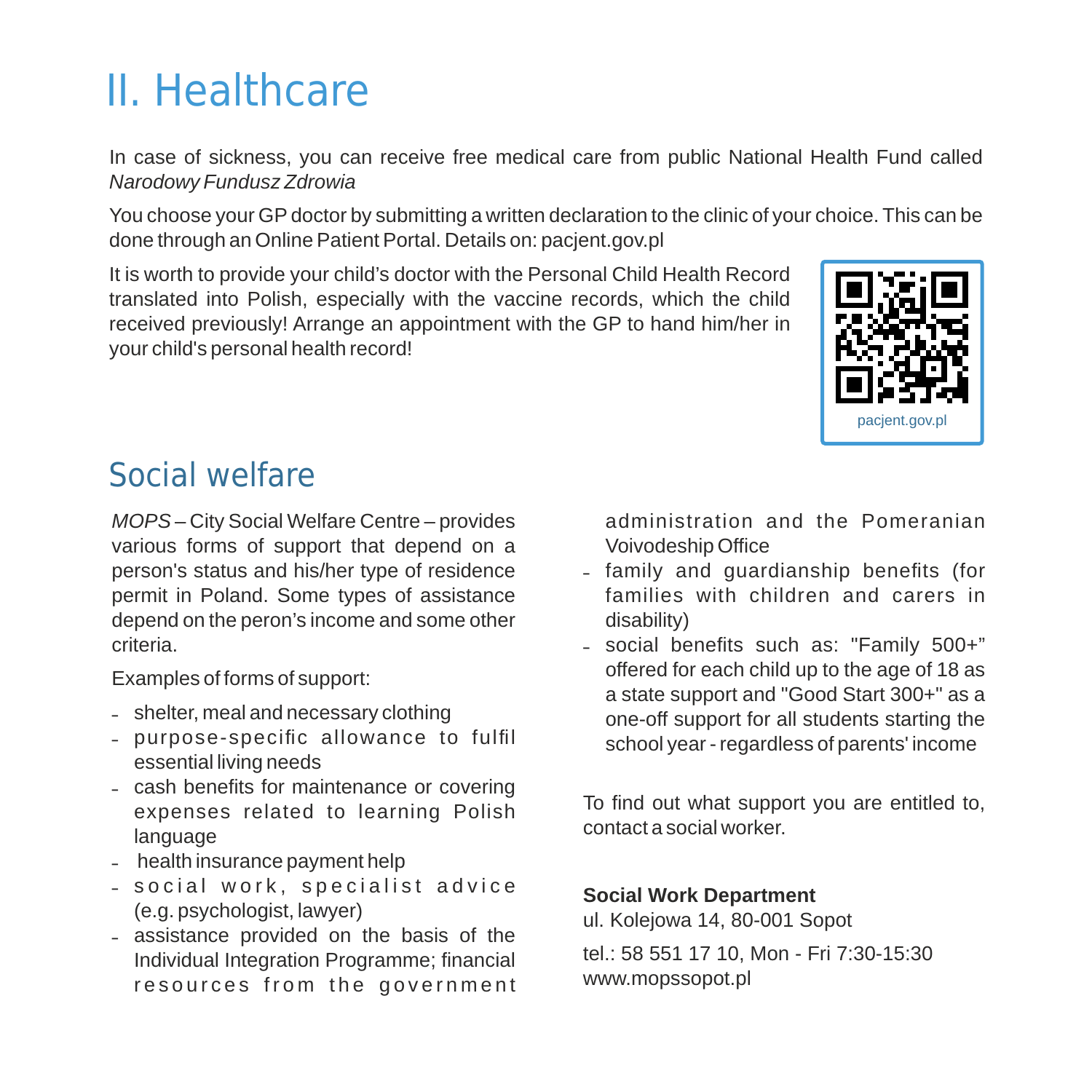# List of Sopot Health Centres

#### **Specialized Medical Centre – Medycyna Specjalistyczna Zakład Opieki Zdrowotnej**

ul. Grunwaldzka 36A, 81-754 Sopot

tel.: 58 551 49 44, 58 551 74 55, 58 555 01 39 rejestracja@medspec.pl

#### **KARDIOTEL**

ul. Jana z Kolna 16, 81-741 Sopot

tel.: 58 555 94 15/ 16 biuro@kardiotel.pl

#### **NZOZ**\* **MARMED**

ul. Mariana Mokwy 7/1, 81-718 Sopot

tel.: 58 551 01 36 marmedsopot@gmail.com

**Centrum Medyczne SOPMED** ul. Bolesława Chrobrego 6/8, 81-756 Sopot

tel.: 58 555 26 00, 58 506 54 55 biuro@sopmed.pl

#### **"BRODWINO" Maria Łukaszewicz** ul. Oskara Kolberga 7, 81-881 Sopot

tel.: 58 551 96 67

**NZOZ**\* **JEDYNKA – Agata Zaborowska-Bajko, Joanna Manowska** ul. Oskara Kolberga 7, 81-881 Sopot

tel.: 58 551 55 36 nzozjedynka@wp.pl

#### **A.B.C. FAMILY MED** ul. Małopolska 42A, 81-813 Sopot

tel.: 58 550 55 66, 58 550 66 55 abc@family.med.pl

#### **Przychodnia Lekarska Nowy Chełm** ul. 23 Marca 79A, 81-820 Sopot

tel.: 58 770 44 80 sopot@przychodniachelm.pl

### **NZOZ**\* **Medicus** al. Niepodległości 747/1, 81-840 Sopot

tel.: 58 551 26 49 nzoz.medicus.sopot@o2.pl

### **Caritas Archidiecezji Gdańskiej**

Primary Health Care nurse office al. Niepodległości 778, 81-805 Sopot

hospicjumgd@caritas.pl

# **Night and Day Care (Nocna i Świąteczna Opieka Chorych - NOCH)**

ul. Bolesława Chrobrego 10, 81-783 Sopot

tel.: 58 555 81 13, 58 555 81 14

### Open at night, weekends as well as on holiday days; the care is provided by City Ambulance Service.

Work hours:

Monday to Friday from 6:00 pm to 7:00 am and 24/7 on Saturdays, Sundays and public holidays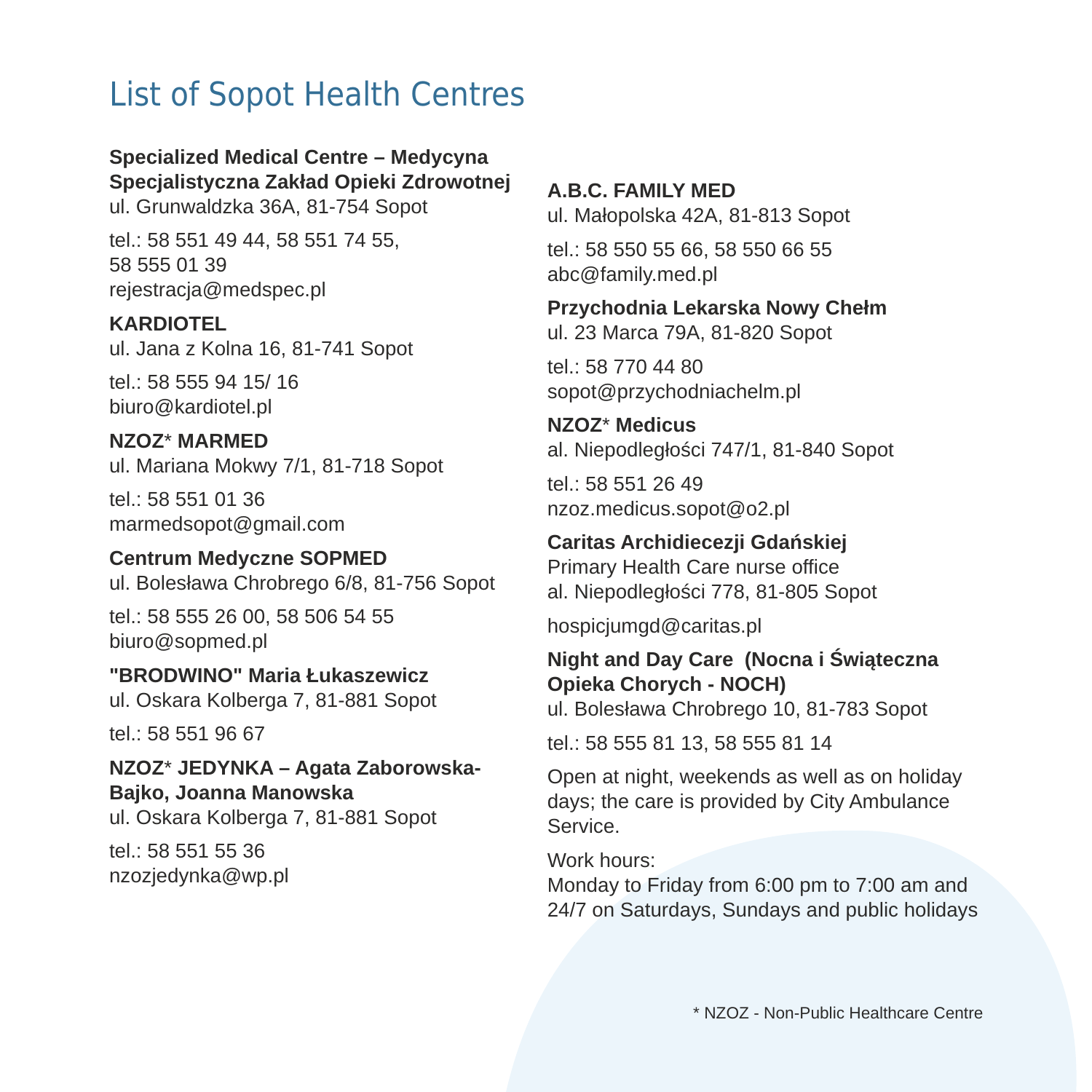# III. Sports and culture

# Sopot cultural institutions

### **Goyki 3 Art Inkubator**

ul. Sobieskiego 26/4, 81-781 Sopot

tel.: 58 691 56 82 biuro@goyki3.pl www.goyki3.pl

### **Municipal Sports and Recreation Centre Miejski Ośrodek Sportu i Rekreacji**

ul. Bitwy Pod Płowcami 67c, 81-731 Sopot

tel.: 58 550 12 15 sport.mosir@use.pl www.mosir.sopot.pl

**Youth Cultural Centre Młodzieżowy Dom Kultury** al. Niepodległości 763, 81-838 Sopot

tel.: 58 551 41 31 mdk@sopot.pl www.mdk.sopot.pl

#### **Muzeum Sopotu**

ul. Księcia Józefa Poniatowskiego 8, 81-724 Sopot

tel.: 58 551 22 66 sekretariat@muzeumsopotu.pl www.muzeumsopotu.pl

### **National Gallery of Art Państwowa Galeria Sztuki**

ul. Plac Zdrojowy 2, 81-720 Sopot

tel.: 58 58 551 06 21 sekretariat@pgs.pl www.pgs.pl

### **MOSiR Indoor Swimming Pool Pływalnia kryta MOSiR**

ul. J.J. Haffnera 57, 81-715 Sopot

tel.: 58 551 68 42 / 697 025 493 plywalnia.mosir@use.pl www.mosir.sopot.pl

### **Open Air Archaeological Museum Skansen Archeologiczny - Grodzisko w Sopocie**

ul. J. J. Haffnera 63, 81-715 Sopot

tel.: 58 340 66 00 grodzisko@archeologia.pl www.archeologia.pl

### **1st grade Music School in Sopot Sopocka Szkoła Muzyczna I stopnia im. Stanisława Moniuszki**  ul. Obr. Westerplatte 18/20, 81-706 Sopot

tel.: 58 551 26 28 ssm@sopockaszkolamuzyczna.pl www.sopockaszkolamuzyczna.pl

**Sopot Art Centre Sopockie Ognisko Plastyczne** ul. Księżycowa 3b , 81-821 Sopot

tel.: 58 551 41 14 sop@sopot.pl www.ogniskoplastyczne.pl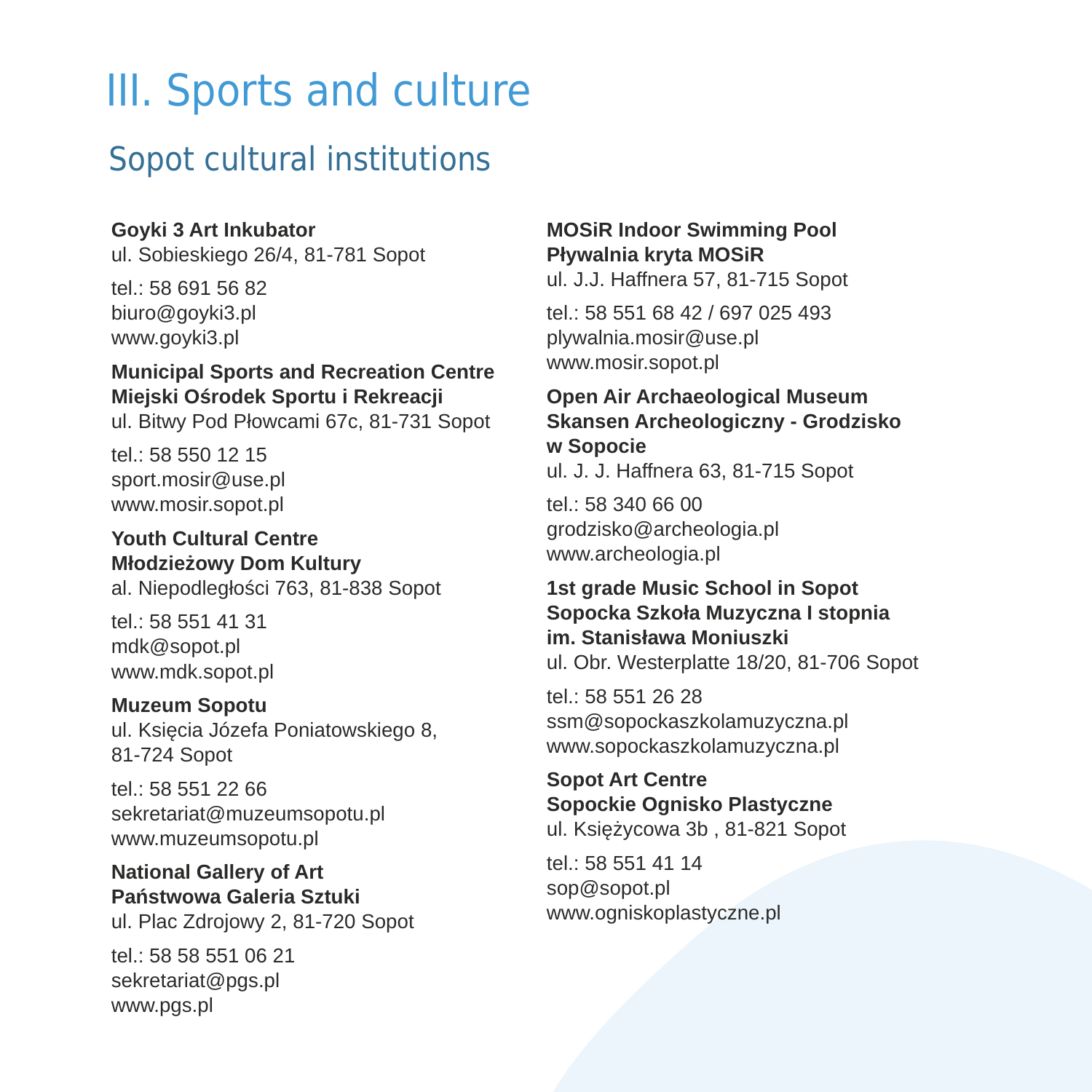# Libraries

**Broadway** ul. Oskara Kolberga 9, 81-881 Sopot tel.: 58 551 98 40

filia7@mbp.sopot.pl **Branch No. 2**

ul. Kraszewskiego 26, 81-815 Sopot

tel.: 58 551 88 77 filia2@mbp.sopot.pl

**Branch No. 6**  ul. 23 marca 77C, 81-820 Sopot

tel.: 58 551 48 81 filia6@mbp.sopot.pl

**Branch No. 8** ul. Mazowiecka 26, 81-862 Sopot

tel.: 58 550 66 74 filia8@mbp.sopot.pl

**Blanket & Book / Koc i Książka**

ul Kazimierza Wielkiego 14, 81-773 Sopot

tel.: 58 551 51 12 filia5@mbp.sopot.pl

### **Miniteka**

ul. Obrońców Westerplatte 16, 81-706 Sopot

tel.: 58 551 12 87 w. 23 wypozyczalnia@mbp.sopot.pl

## **Sopoteka – Multimedia Gallery Sopoteka - galeria kultury multimedialnej**

ul. Tadeusza Kościuszki 14, 81-704 Sopot

tel.: 601 747 838 sopoteka@mbp.sopot.pl

For readers who visit Sopoteka there are books in four foreign languages: English, German, Belarusian and Russian. English-language literature is available on the bookshelf located in the 'quiet work' area, which, looking from the lending desk, is the fifth and the last bookcase.

Books in German, Belarusian and Russian are under the shelves with the press, and can be found by entering the Sopoteka from the part with escalator and heading from there to the left into the centre of the building.



**Municipal Library in Sopot Miejska Biblioteka Publiczna** mbp.sopot.pl

biblioteka\<br>sopocka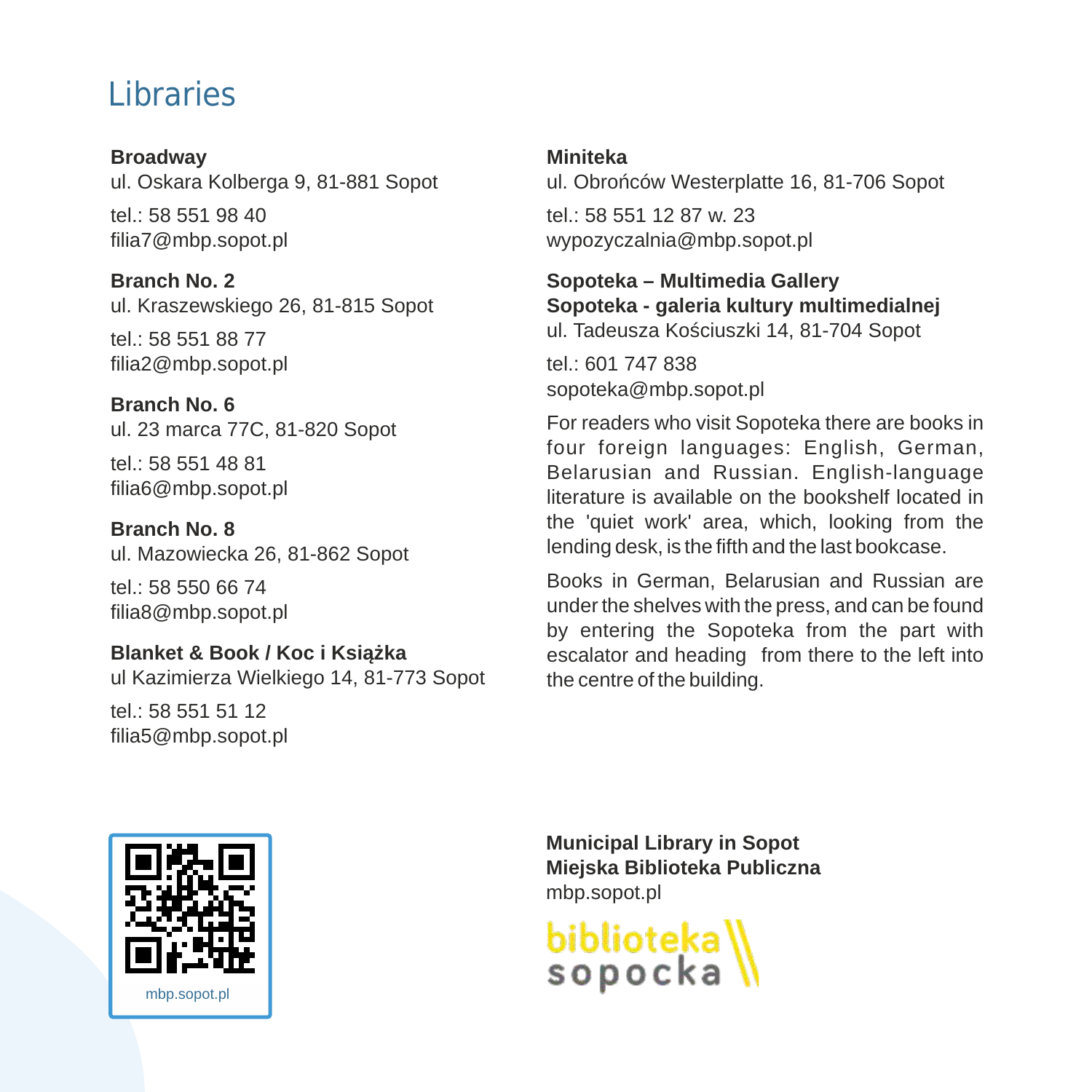# Sopot City Resident Card

Sopot City Resident Card is a card which every resident of the resort may obtain at the City Hall.

The card entitles its holder to discounts offered by nearly 100 places, mainly restaurants, hotels, cultural and sports facilities and given on numerous other services, including medical services in selected Sopot institutions

### **The Sopot City Resident Card can be obtained by:**



- − A Person registered for permanent or temporary residence for more than one year *While collecting the card, the fact will be confirmed in the population register by an employee of the City Hall.*
- − A person who pays income tax in Sopot *While collecting the card, please show your PIT or CIT form for the previous fiscal year*
- − An underage person whose parent pays taxes in Sopot *Please show your school ID or birth certificate while collecting the card.*

Owning a property in Sopot and paying property tax on it does not entitle you to receive the Sopot City Resident Card.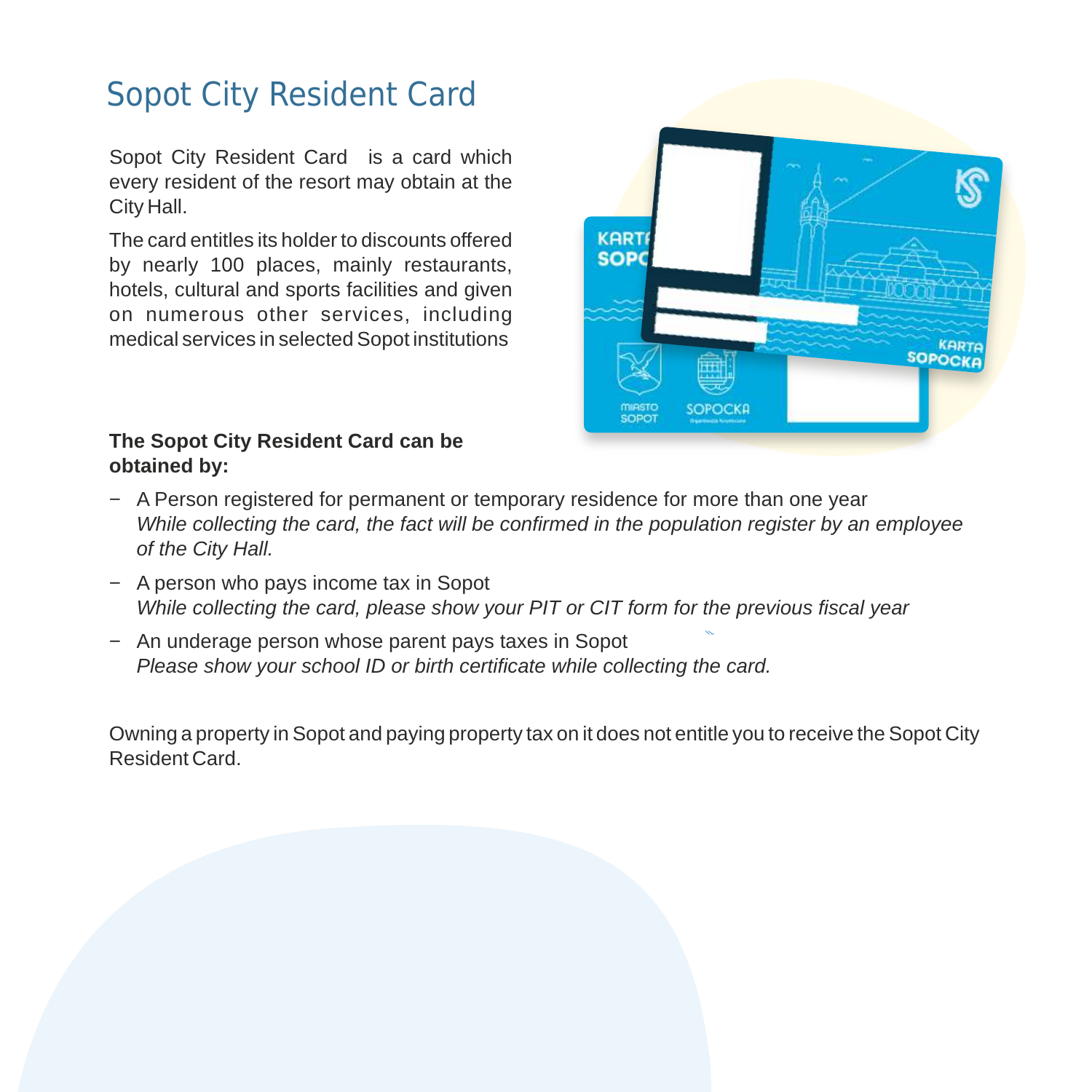# Emergency numbers

| 112<br><b>RESCUE!</b> | 997<br><b>POLICE</b>                                            | 998<br><b>FIRE</b><br><b>BRIGADE</b>                     | <b>AMBULANCE</b>                                              |
|-----------------------|-----------------------------------------------------------------|----------------------------------------------------------|---------------------------------------------------------------|
|                       | 991<br><b>EMERGENCY</b><br><b>ELECTRICAL</b><br><b>SERVICES</b> | 992<br><b>EMERGENCY</b><br><b>GAS</b><br><b>SERVICES</b> | <b>EMERGENCY</b><br><b>WATER AND</b><br><b>SEWER SERVICES</b> |

# Useful links